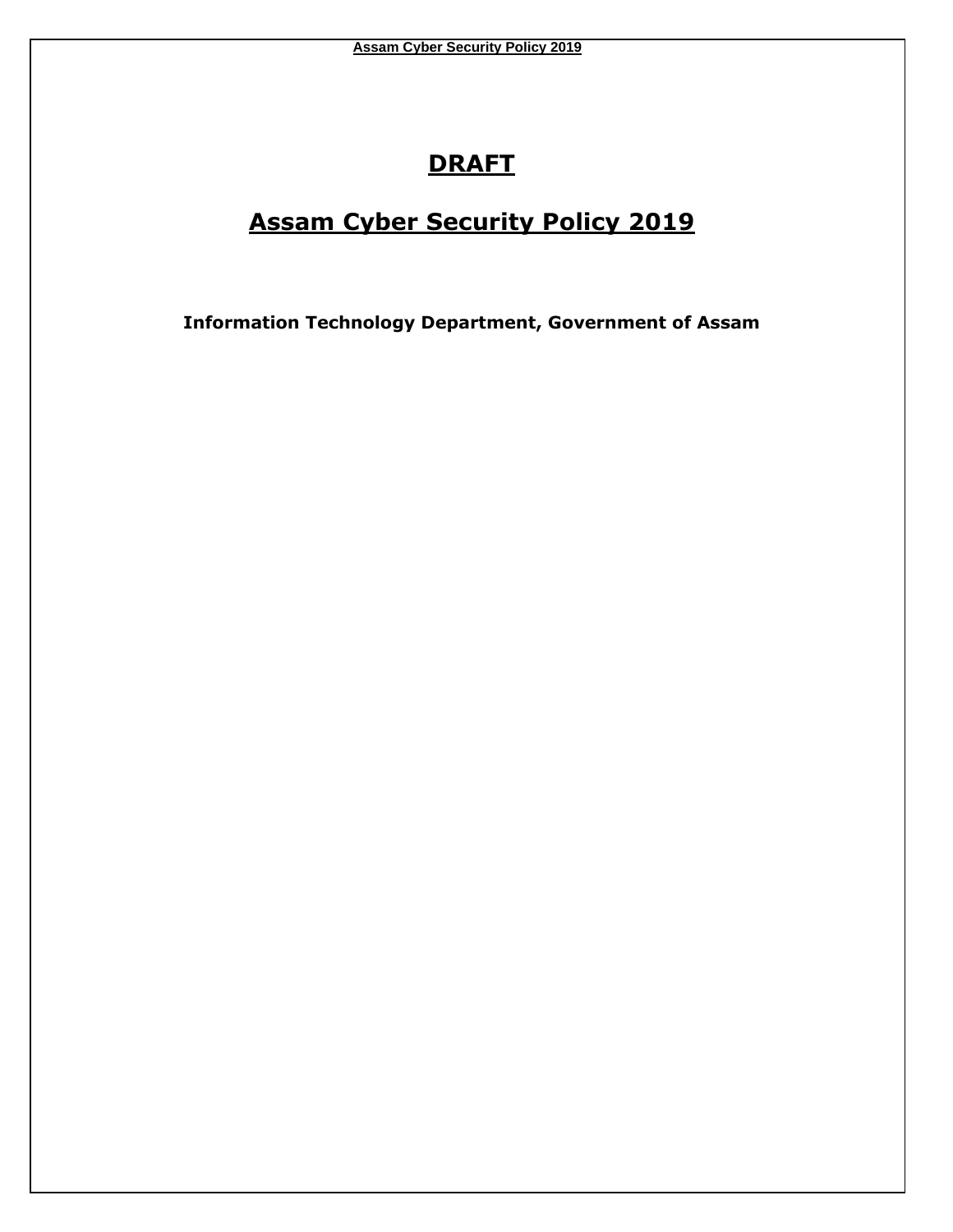#### **Assam Cyber Security Policy 2019**

| <b>Table of Contents</b> |  |
|--------------------------|--|
|                          |  |
|                          |  |
|                          |  |
|                          |  |
|                          |  |
|                          |  |
|                          |  |
|                          |  |
|                          |  |
|                          |  |
|                          |  |
|                          |  |
|                          |  |
|                          |  |
|                          |  |
|                          |  |
|                          |  |
|                          |  |
|                          |  |
|                          |  |
|                          |  |
|                          |  |
|                          |  |
|                          |  |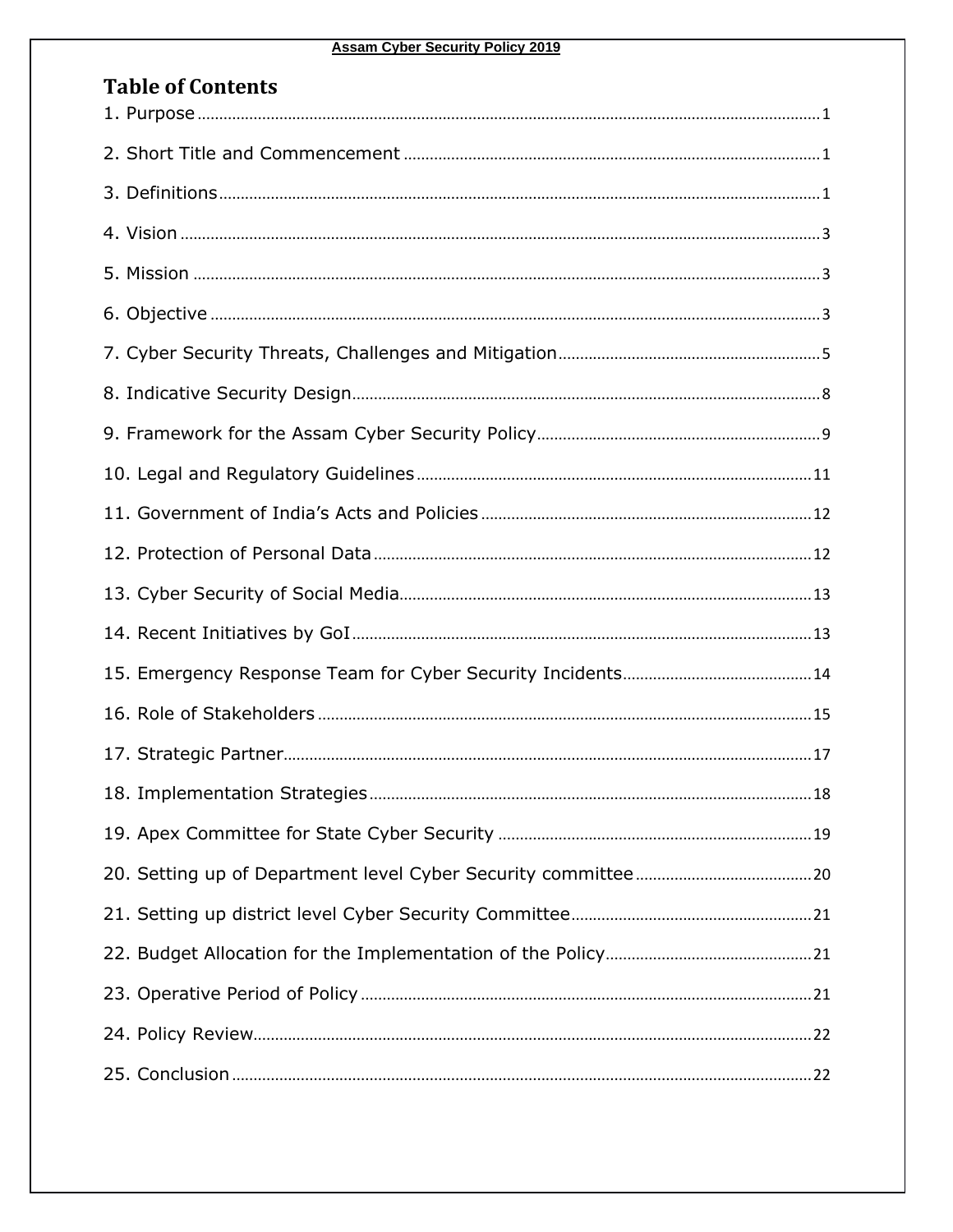### <span id="page-2-0"></span>**1. Purpose**

The purpose of this policy is to provide the Government of Assam with the necessary ICT direction, support and ICT security framework requirements to protect the digital information and ICT infrastructure. The protection extends to data and ICT systems of all the Departments and its constituents' organizations, based on their administrative, business and specific legal requirements.

This policy shall meet the minimum cyber security requirements in order to protect the confidentiality, integrity and availability of state-owned electronic information by Departments and its constituent organizations. It shall provide the Departments and its constituent organizations with the assurance and the "acceptable" level of asset protection from external and internal threats.

#### <span id="page-2-1"></span>**2. Short Title and Commencement**

- i. This policy may be called the "Assam Cyber Security Policy 2019".
- ii. This shall extend to the whole of the State of Assam.
- iii. This shall come into force on the date of its publication in the Official Gazette.

# <span id="page-2-2"></span>**3. Definitions**

- i. **"Act"** means the Information Technology Act 2000 and subsequent amendments as enacted from time to time **by Government of India.**
- ii. **"Agency"** means any organization that is involved in business interest with the State Government or is handling any government related data.
- iii. **"Antivirus"** means software designed to detect and destroy computer viruses.
- iv. **"BYOD**" Bring Your own device refers to the policy of permitting employees to bring their personally owned mobile devices (laptops, tablets, and smart phones) to their workplaces, and to use those devices to access privileged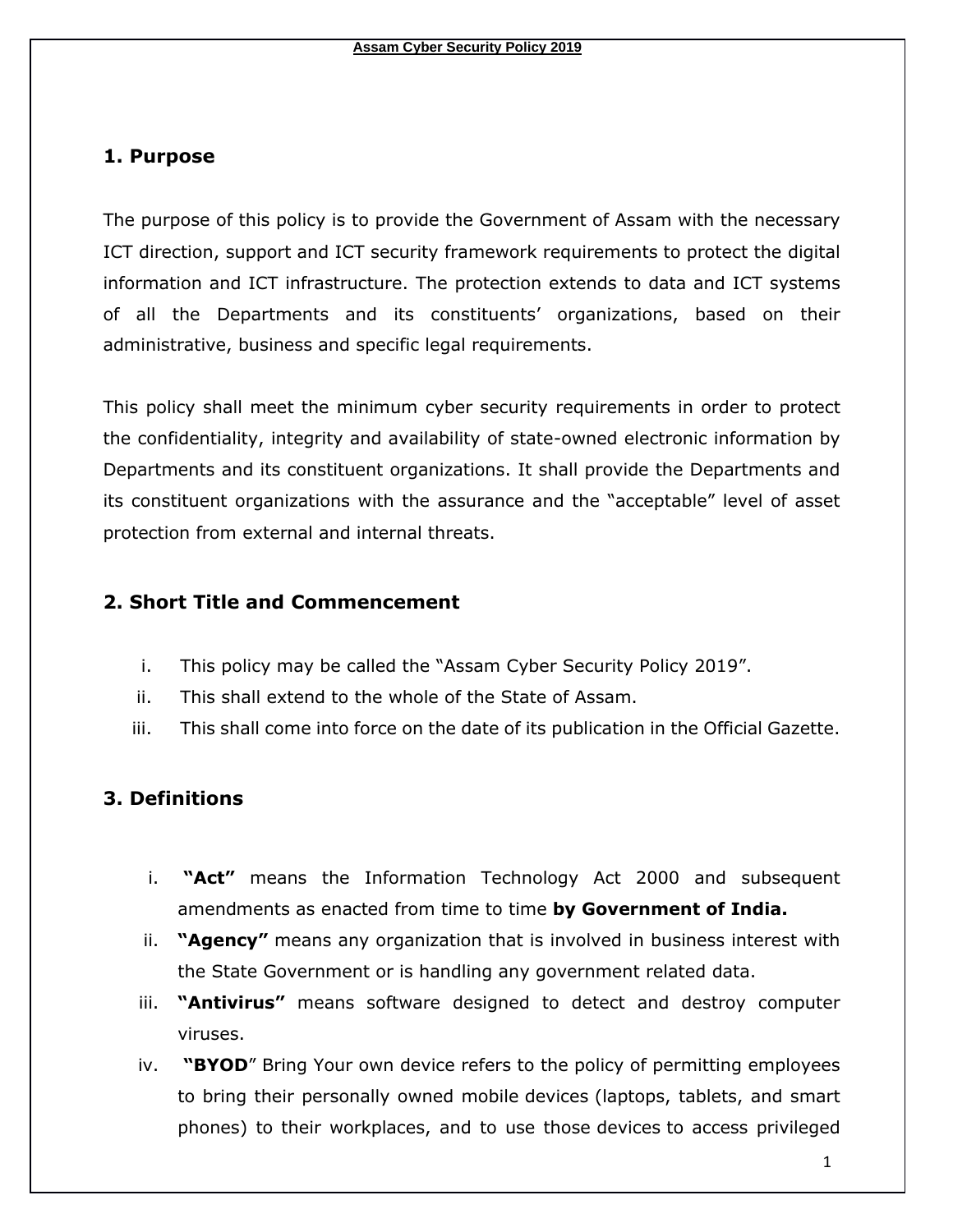company applications & information.

- v. **"CERT-In"** means Computer Emergency Response Team-India.
- vi. **"CII"** means Critical Information Infrastructure (CII) and defined as a computer resource, the incapacitation or destruction of which, shall have debilitating impact on national security, economy, public health or safety as defined in the Section 70 of the IT Act, 2000.
- vii. "**Cloud Computing**" means the practice of using a network of remote servers hosted on the Internet to store, manage, and process data, rather than a local server or a personal computer.
- viii. **"Cyber Security"** means protecting information, equipment, devices, computer, computer resource, communication device and information stored therein from unauthorized access, use, disclosure, disruption, modification or destruction.
- ix. **"Department"** means the Administrative Department under the Government of Assam as specified in the Assam Rules of Executive Business, 1968.
- x. **"GoI"** means Government of India
- xi. **"Government"** means Government of Assam.
- xii. **"Incident"** means a security event that changes or affects the everyday operations of a [network](http://searchnetworking.techtarget.com/definition/network) or information technology service, indicating that a [security policy](http://searchsecurity.techtarget.com/definition/security-policy) may have been violated or a security safeguard may have failed.
- xiii. **"Information Security"** means a practice of protecting information from unauthorized access, use, disclosure, disruption, modification, perusal, inspection, recording or destruction.
- xiv. **"IoT"** means Internet of Things.
- xv. **"ISMS"** means Information Security Management System.
- xvi. **"IT Audit"** means a process of collecting and evaluating evidence to determine whether a computer system has been designed to maintain data integrity, safeguard assets, allows organizational goals to be achieved effectively, and uses resources efficiently.
- xvii. **"IT Department"** means the Information Technology Department, Government of Assam.
- xviii. **"NCIIPC"** means National Critical Information Infrastructure Protection Centre**,** is an organisation of Government of India created under Sec 70A of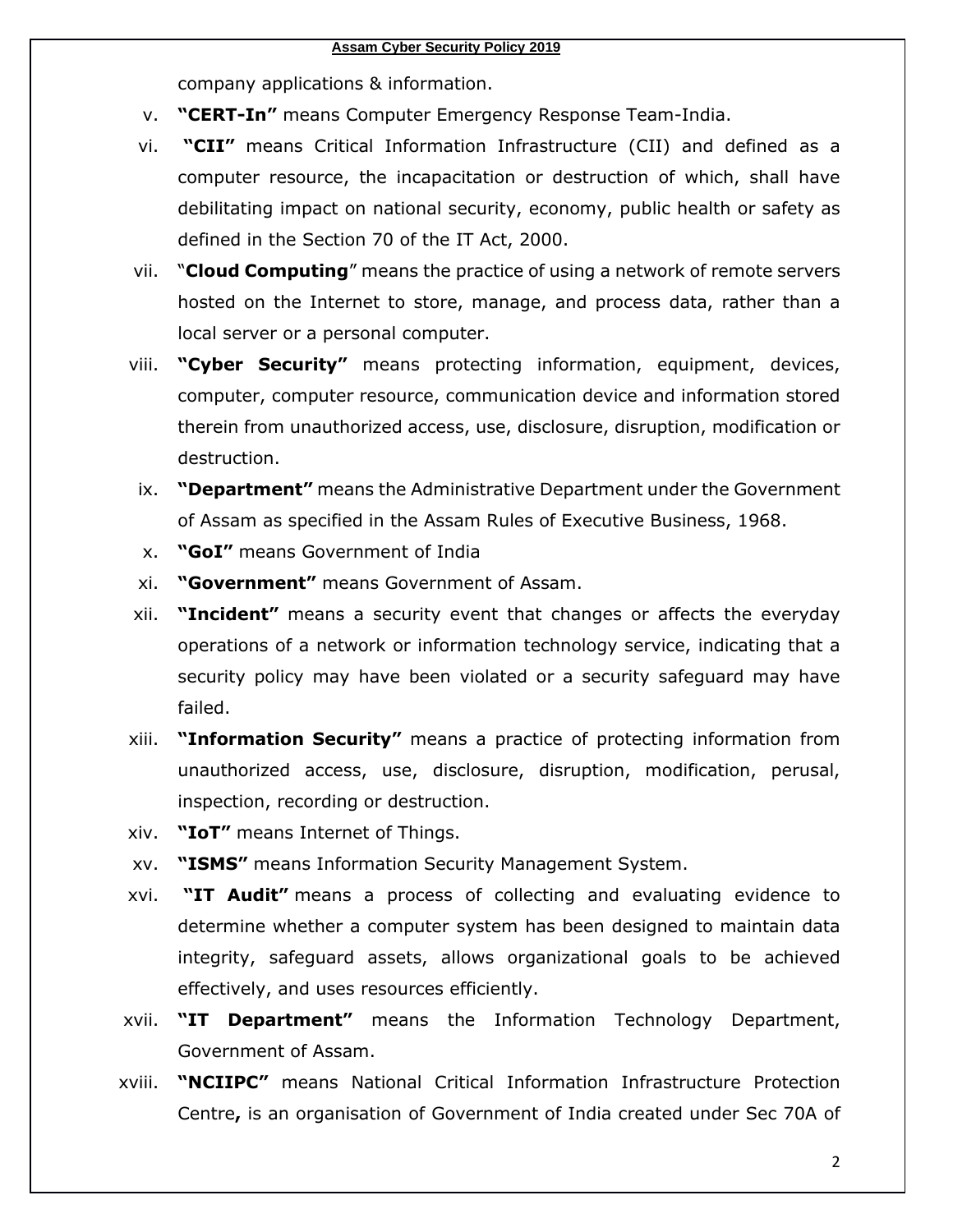the Information Technology Act, 2000 (amended 2008), through a gazette notification on 16th Jan 2014.

- xix. **"Official Gazette"** means the official gazette of the Government.
- xx. **"Organisations" means** the Departments and its constituent's agencies and institutes of Government of Assam
- xxi. **"Policy"** means a statement of intent, and is implemented as a procedure or protocol.
- xxii. **"State"** means the State of Assam.

All other words and expressions used but not defined in this policy, but defined in the Information Technology Act, 2000 (and amendment 2008) or National Cyber Security Policy 2013 and/or guidelines and / or rules and regulations made thereunder shall have the same meaning as respectively assigned to them in such Acts and /or policy and / or guidelines and / or rules and regulations, as the case may be.

#### <span id="page-4-0"></span>**4. Vision**

To ensure, promote and sustain a safe and resilient cyberspace in the State to promote well-being of the citizens, business, Government and sustainability of its infrastructure in cyber security sector.

#### <span id="page-4-1"></span>**5. Mission**

To identify, analyze, protect and build capabilities to prevent and respond to cyber threats posed on State's information and Information Infrastructure in Cyber Space through a combination of institutional structures, people, processes, technology and cooperation.

# <span id="page-4-2"></span>**6. Objective**

This Policy shall serve as best practices in information security for all the Departments and its constituent's organizations of Government of Assam. This policy shall include all aspects of management, direction and support for information security in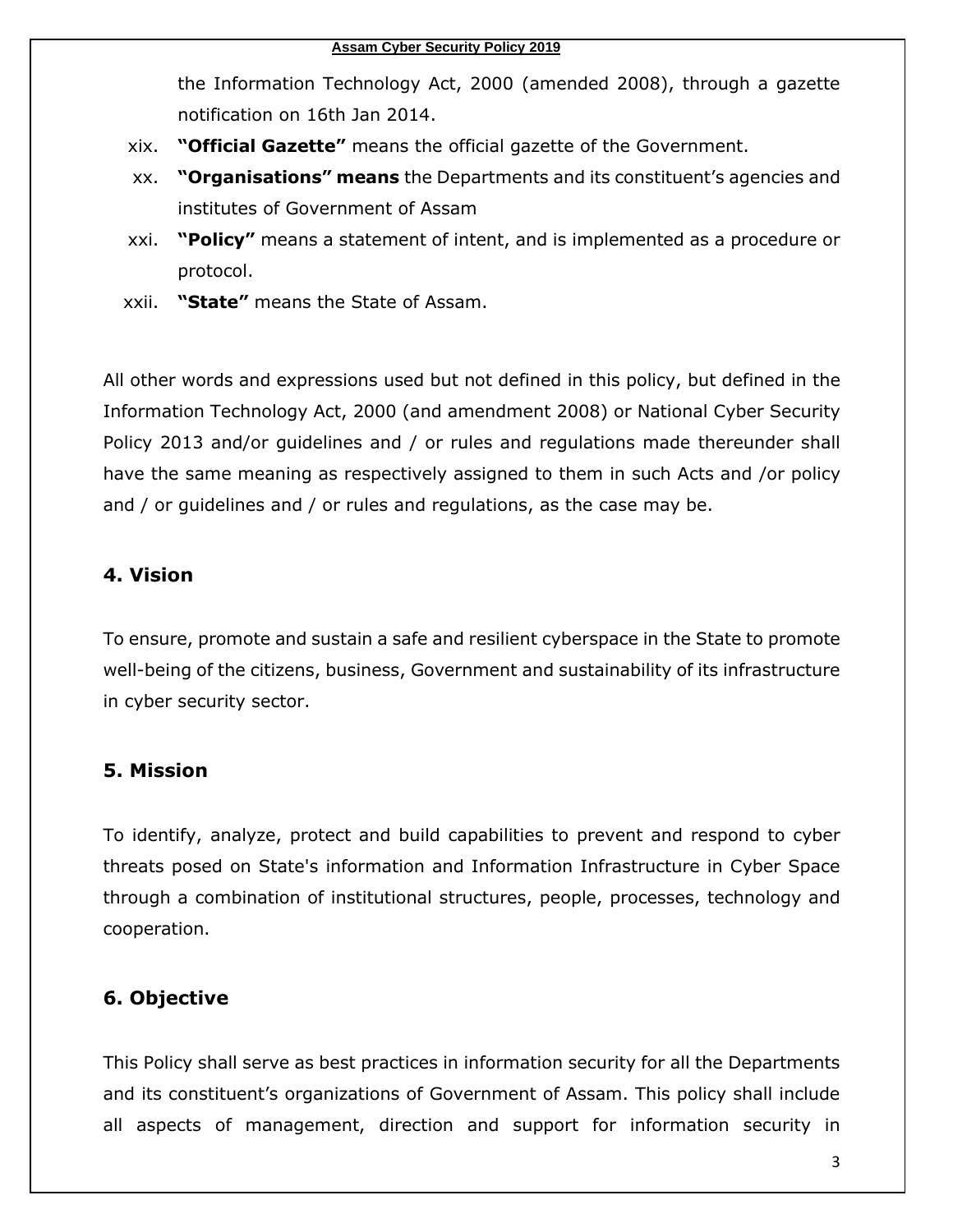accordance with Government business, legislation, regulations and IT Act 2000 (and amendment 2008) requirements.

- i. To protect the State Government digital information as well as data within its custody or safeguarding its confidentiality, integrity and availability.
- ii. Identification and notification of Critical Information Infrastructure of the State Government for protection with the support of NCIIP.
- iii. To establish safeguards to protect the information technology systems and resources from theft, abuse, misuse and any form of damage.
- iv. To establish responsibility and accountability for information security in State departments and agencies.
- v. To ensure that the Departments and its constituents' organizations are able to continue its administrative and ease of doing business activities in the event of significant information security incidents.
- vi. Securing e-governance by implementing global best practices, and wider use of Public Key Infrastructure.
- vii. Protection and resilience of critical information infrastructure.
- viii. To setup incident response plan and Cyber Attack Crisis Management Plan to support government, business and citizen.
- ix. To automate incident response across people, processes and technology
- x. To ensure the security of Mobility, Cloud Computing and Bring Your Own Device (BYOD).
- xi. To setup identity governance and access control management.
- xii. To Protect data in motion & at rest and address compliance requirements of National and International.
- xiii. To ensure the security of IoT installation and its computing environment.
- xiv. To establish Cyber Café registration and Monitoring Cell.
- xv. To established Social Media Regulations and Compliance.
- xvi. To promote research and adoption of emerging technologies like artificial intelligence, machine learning, block chain etc. for ensuring cyber security in the State.
- xvii. To established best practices for secure e-Waste management of every department of Govt. of Assam.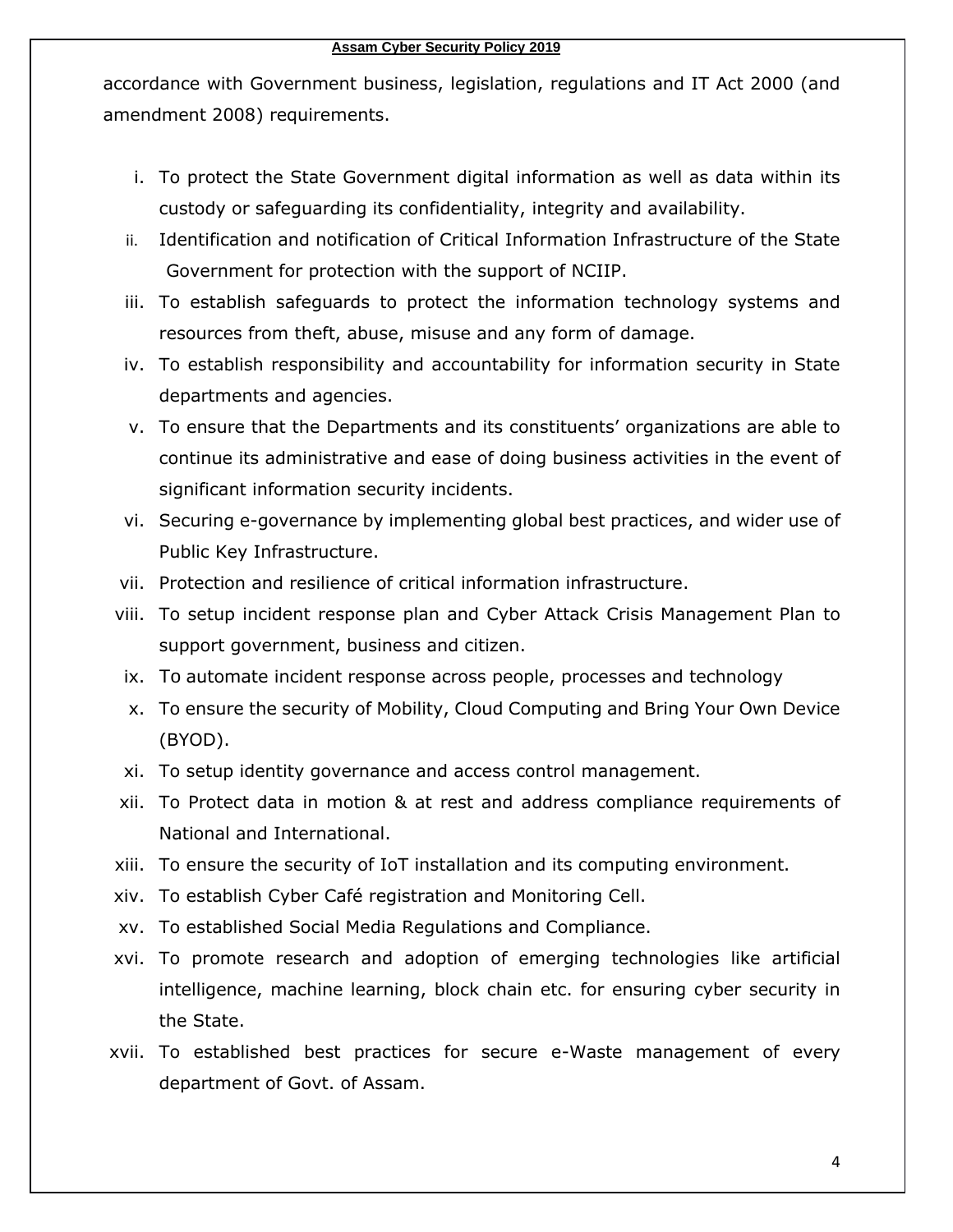- xviii. To introduce course curriculum in the education system (Schools & Colleges of State Government) the on cyber security.
- xix. To provide training and capacity building of the employees on cyber security on regular basis to allow them to minimize the occurrence and severity of information security incidents.
- xx. To impart trainings to officers from Law Enforcement, Forensic and judiciary etc.
- xxi. To encourage CSR funding by the corporate houses for awareness program of citizen in the State.
- xxii. To provide suitable coverage of IT Act 2000 (and amendment 2008), National Cyber Security Policy 2013 and International Standards ISO 27001, 17799 etc.
- xxiii. To setup Cyber Security Helpline for the people to report the Cyber incidents.
- xxiv. To Promote Cyber ecosystem management with emphasis on its Safety and Security.

#### <span id="page-6-0"></span>**7. Cyber Security Threats, Challenges and Mitigation**

#### **A. Cyber Security Threats**

Today's cybercrime landscape is diverse. Cyber threats typically consist of one or more of the following types of attacks:

- i. Malware Malicious software to disrupt computers.
- ii. Viruses, Worms, Trojan Horse, Ransomware etc.
- iii. Theft of Intellectual Property or Data.
- iv. Hacktivist Cyber protests that are socially or politically motivated.
- v. Mobile Devices and applications and their associated Cyber Attacks.
- vi. Social Engineering Entice Users to click on malicious links.
- vii. Spear Phishing Deceptive Communications (e-mails, texts, tweets etc.).
- viii. Domain Name System (DNS) Attacks.
- ix. Network Security threat– internet traffic Hijacking.
- x. Denial of Service (DoS) blocking access to websites.
- xi. Advance persistence threats.

One of the major challenges of the cyber threat is to identify the sources of attacks and its intention. The most common sources are: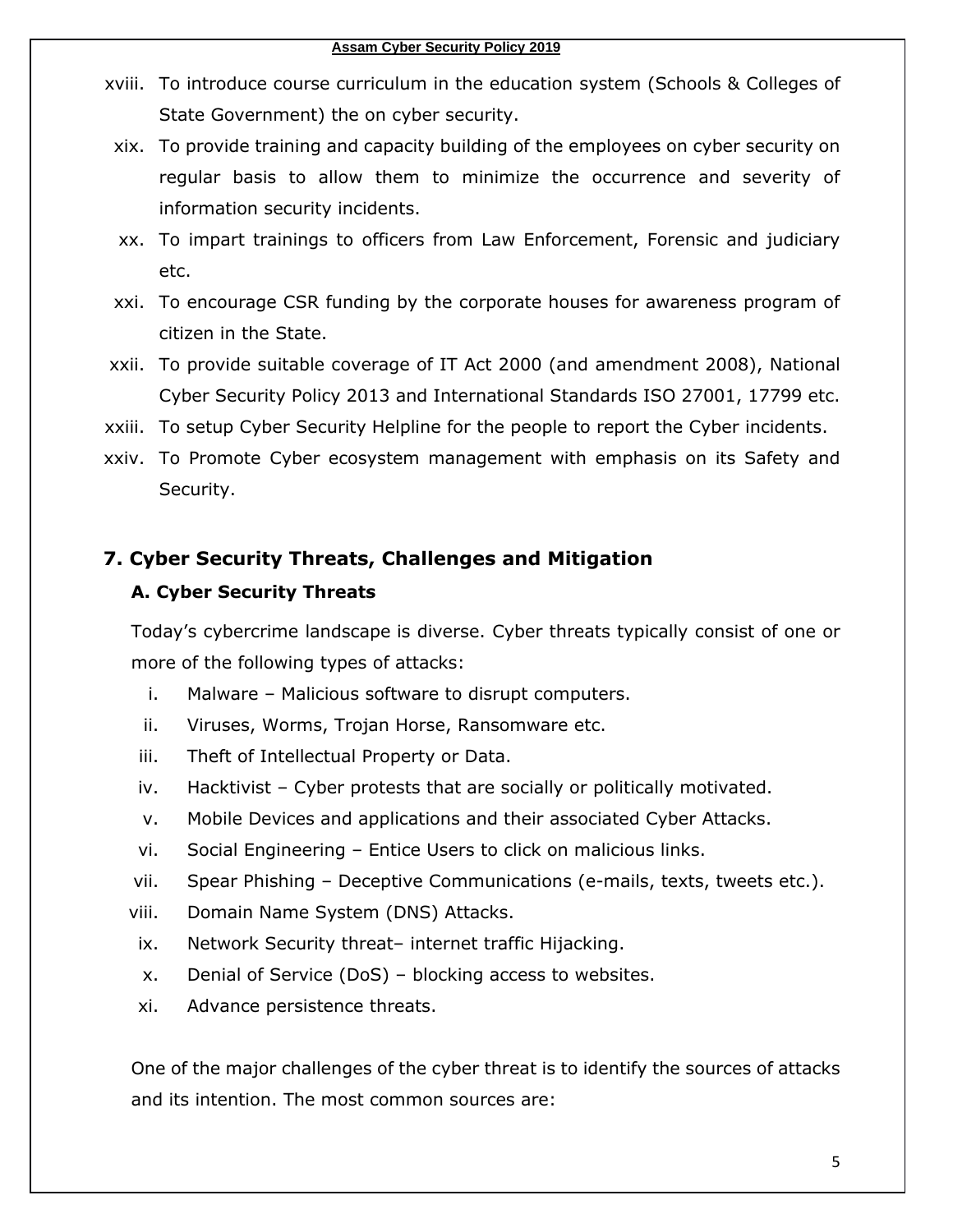- a. **Cyber Criminals:** Seeking commercial gain from hacking banks and financial institutes as well as fishing scams and computer ransomware.
- b. **Cyber Terrorists:** Mission to penetrate and attack critical assets and national infrastructure for aims to relating to political power and branding.
- c. **Cyber Espionage:** Using stealthy malware to penetrate both corporate, military data servers in order to obtain plans and intelligence.
- d. **Cyber Hacktivists:** Groups such as "Anonymous" with political agenda that hack sites and servers to virally communicate the messages for specific campaigns.

The State Government needs proper mechanism for Cyber Threat Identification and Mitigation.

# **B. Cyber Security Challenges**

The aim of Digital India Programme is to digitally empowering Indian citizens by boosting connectivity, expanding ICT access, and improving electronic delivery of services. However, as the State makes progress on these goals, new threats in cyberspace poses new security challenges, as outlined below:

- i. Cyberspace has inherent vulnerabilities that is hard to identify
- ii. Innumerable entry points to internet.
- iii. Increased use of mobile and web technologies
- iv. It is generally observed that new forms of cyber-attacks outpace the defense mechanisms.
- v. Nation states, non-state actors, and individuals are equipped to wage cyberattacks.
- vi. Internet technology makes it relatively easy for miscreants to conduct cyber attacks.
- vii. Proliferation of Internet of Things (IoT) and lack of proper security in devices.
- viii. Protection of personal data.
- ix. Detection of financial frauds.
- x. Fraud protection and criminal detection.
- xi. Lack of awareness on Cyber security.
- xii. Lack of Cyber Security specialists.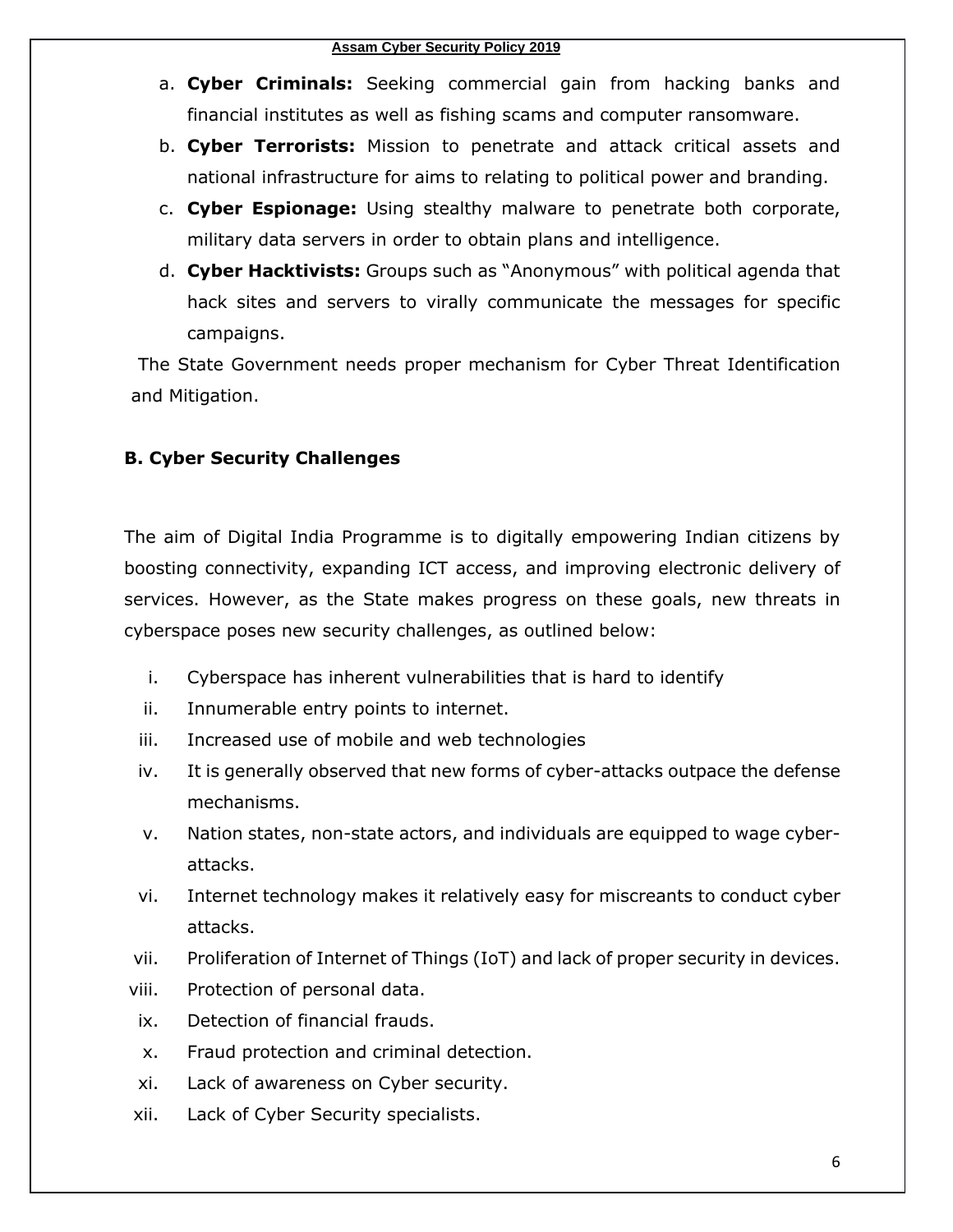#### **Assam Cyber Security Policy 2019**

- xiii. Use of pirated and unlicensed software and systems.
- xiv. Increased use of Cyberspace by terrorists.
- xv. Lack of e-Waste disposal mechanism.
- xvi. Lack of dedicated cyber security funding by government.

### **C. Cyber Threat Mitigation**

An attack vector is a path or means by which a source can gain access to a computer or network server in order to deliver a [payload](https://searchsecurity.techtarget.com/definition/payload) or malicious outcome. Attack vectors enable source to exploit system vulnerabilities, including the human element. Departments / organisations shall explore different attack vectors based on their system vulnerabilities including human factor while planning / preparing information security requirement under this policy and apply the various controls for mitigation.

| <b>Attacks</b>                                 |   | <b>Target</b>                                                                                |                                                                      | <b>Effects</b>                                |                                                                          | <b>Mitigation</b>                                                                                                                            |
|------------------------------------------------|---|----------------------------------------------------------------------------------------------|----------------------------------------------------------------------|-----------------------------------------------|--------------------------------------------------------------------------|----------------------------------------------------------------------------------------------------------------------------------------------|
|                                                |   |                                                                                              |                                                                      |                                               |                                                                          |                                                                                                                                              |
| <b>Insider Attack</b><br>Unwitting<br>Behavior |   | Human<br>Organization                                                                        |                                                                      | Disinformation,<br>Distraction,<br>Confusion  |                                                                          | Mitigation is a                                                                                                                              |
| Data and Policy<br>Corruption                  |   | Critical<br>infrastructure /<br><b>SCADA System</b><br>Application<br>$\Rightarrow$<br>Layer | Disruption of<br>Command &<br>Control,<br>behavioral<br>manipulation |                                               | challenge - it<br>requires:<br>Technology and<br>tools,<br>Architectural |                                                                                                                                              |
| Code<br>Manipulation,<br>Malware               | ⇨ |                                                                                              |                                                                      | induced<br>inaccuracies and<br>failures       | $\Rightarrow$                                                            | Consideration,<br>Development<br>environment<br>access control,<br>International<br>Standards and<br>Co-operation,<br>responsiveness<br>etc. |
| Worms, Viruses<br>flooding                     |   | Operation<br>System /<br>Network Layer                                                       |                                                                      | Denial of<br>Services,<br>exfiltration        |                                                                          |                                                                                                                                              |
| Lifecycle<br>implants of<br>backdoors          |   | Hardware /<br>middle System<br>Layer                                                         |                                                                      | Triggered<br>malfunction,<br>performance loss |                                                                          |                                                                                                                                              |
| Physical<br>destruction<br>eavesdropping       |   | Material,<br>Devices and<br>Communication<br>Links                                           |                                                                      | Loss of<br>Communication                      |                                                                          |                                                                                                                                              |
|                                                |   |                                                                                              |                                                                      |                                               |                                                                          | ſ                                                                                                                                            |

**State Cyber Security Policy Framework**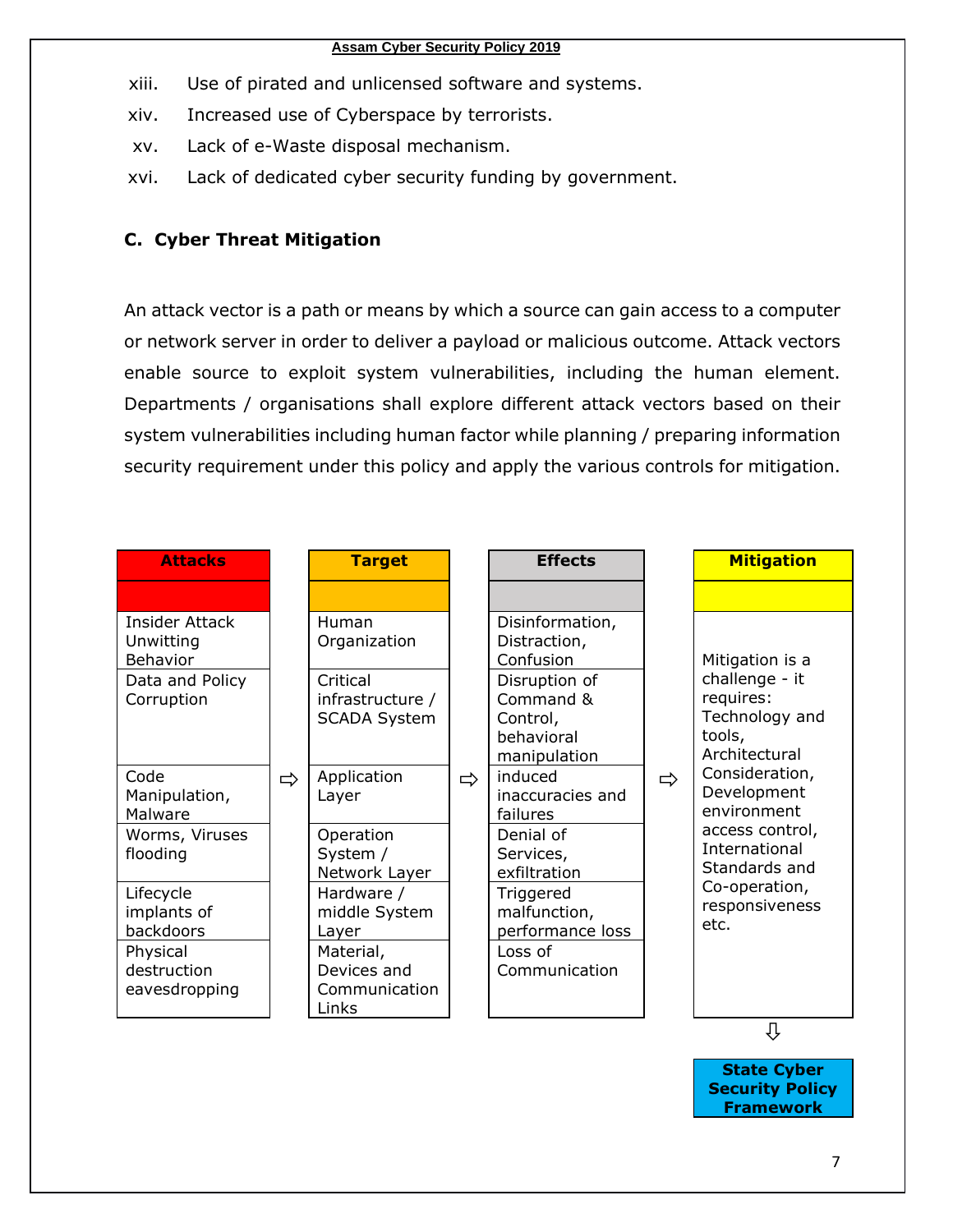#### <span id="page-9-0"></span>**8. Indicative Security Design**

Security Design must be inline with future technology with continual improvement of the suitability, adequacy and effectiveness of security management. Defense in Depth approach shall be followed to cybersecurity solution design, in which a series of defensive mechanisms are layered in order to protect valuable data and information. If one mechanism fails, another layer steps up immediately to thwart an attack. The following feature shall be maintained while designing information security solution by the user departments.

- i. **Smart:** Security innovation must deliver more capable solutions to keep pace with threats.
- ii. **Open:** Platforms and security standards must be open and interoperability to promote collaboration and accelerate adoption.
- iii. **Trust:** Technology and security providers must be trustworthy in the creation and operation of their products.
- iv. **Strong:** Products and services must be hardened to resist compromise and make security transparent to users.
- v. **Ubiquitous:** Security must protect data wherever it exists or is used, for all parties and devices across the compute landscape.
- vi. **Adaptive security:** Provides real-time security monitoring that scrutinizes the anomalies, malicious activities and vulnerabilities. If a threat is detected, the platform automatically implements security measures that counter the threat in a number of ways. This includes the following methods:
	- a. **Prediction:** Predicts the most likely attacks, targets and methods. Predictive measures to identify attackers, their objectives and methods prior to materialization of visible attacks.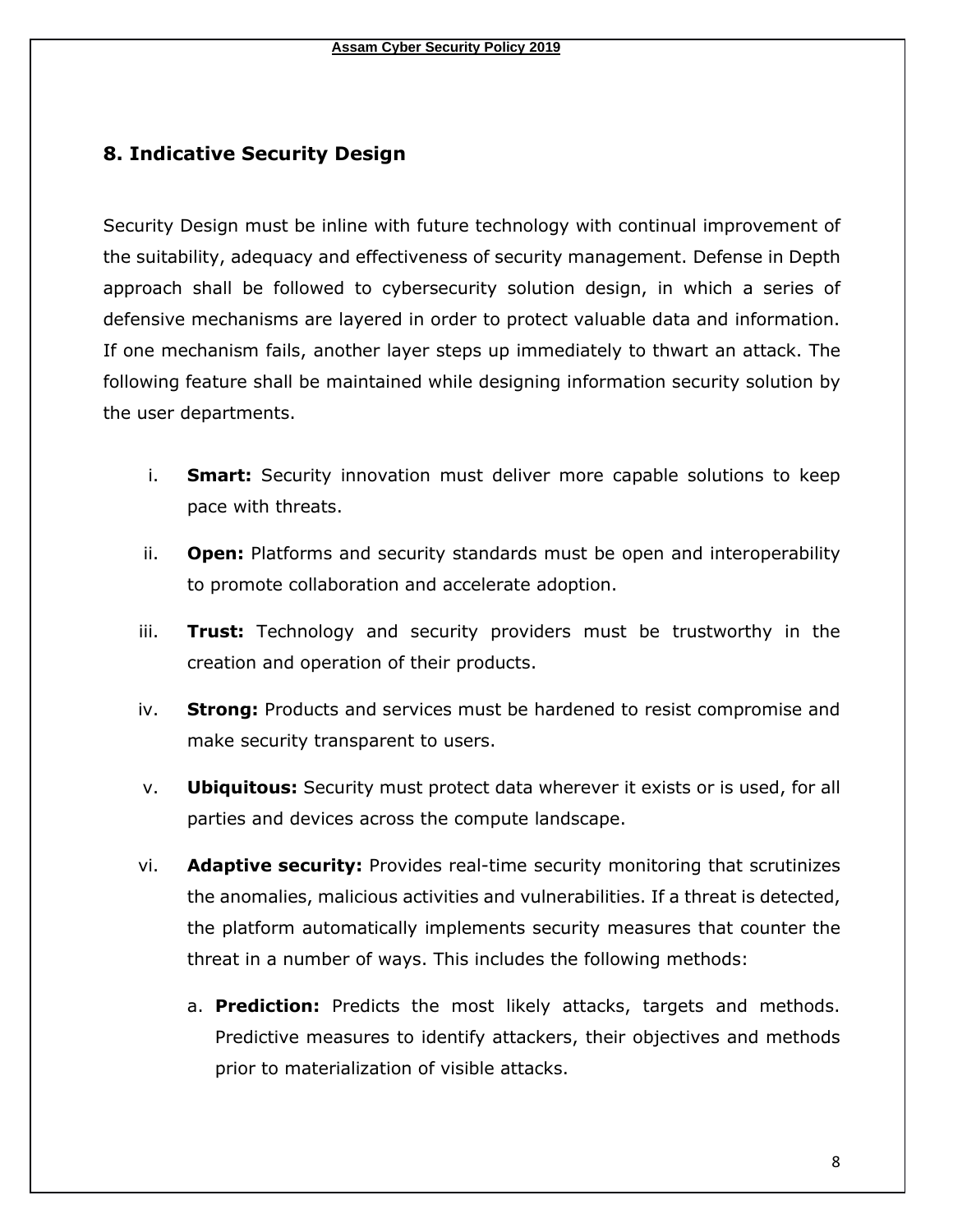- b. **Prevention:** Prevent or deter attacks so no loss is experienced. Secure the computing environment with current tools, patches, updates and other preventive methods in a timely manner. Educating and reinforcing good user behaviors.
- c. **Detection:** Identify attacks not prevented to allow for rapid and thorough response. Efficient management to efforts to contain, repair, and recover as needed. Returning the environment to normal operations.
- d. **Response:** Rapidly address incidents to minimize losses and return to a normal state. Monitor key areas and activities for attacks which evade prevention. Identifies issues, breaches, and attacks.

### <span id="page-10-0"></span>**9. Framework for the Assam Cyber Security Policy**

The Cyber Security Policy shall develop the following umbrella framework consisting of four sub- frameworks under this policy, which shall form the core pillars to provide a holistic approach to deal with cyber security in the State. IT Department, Govt. of Assam being nodal department shall develop necessary guidelines for supporting these frameworks. IT Department, Govt. of Assam shall also help the other user departments to prepare department specific guidelines / procedures related to information security under this framework. The modalities for implementation of different frameworks under this policy in time bound, well-coordinated, multidisciplinary approach through necessary funding.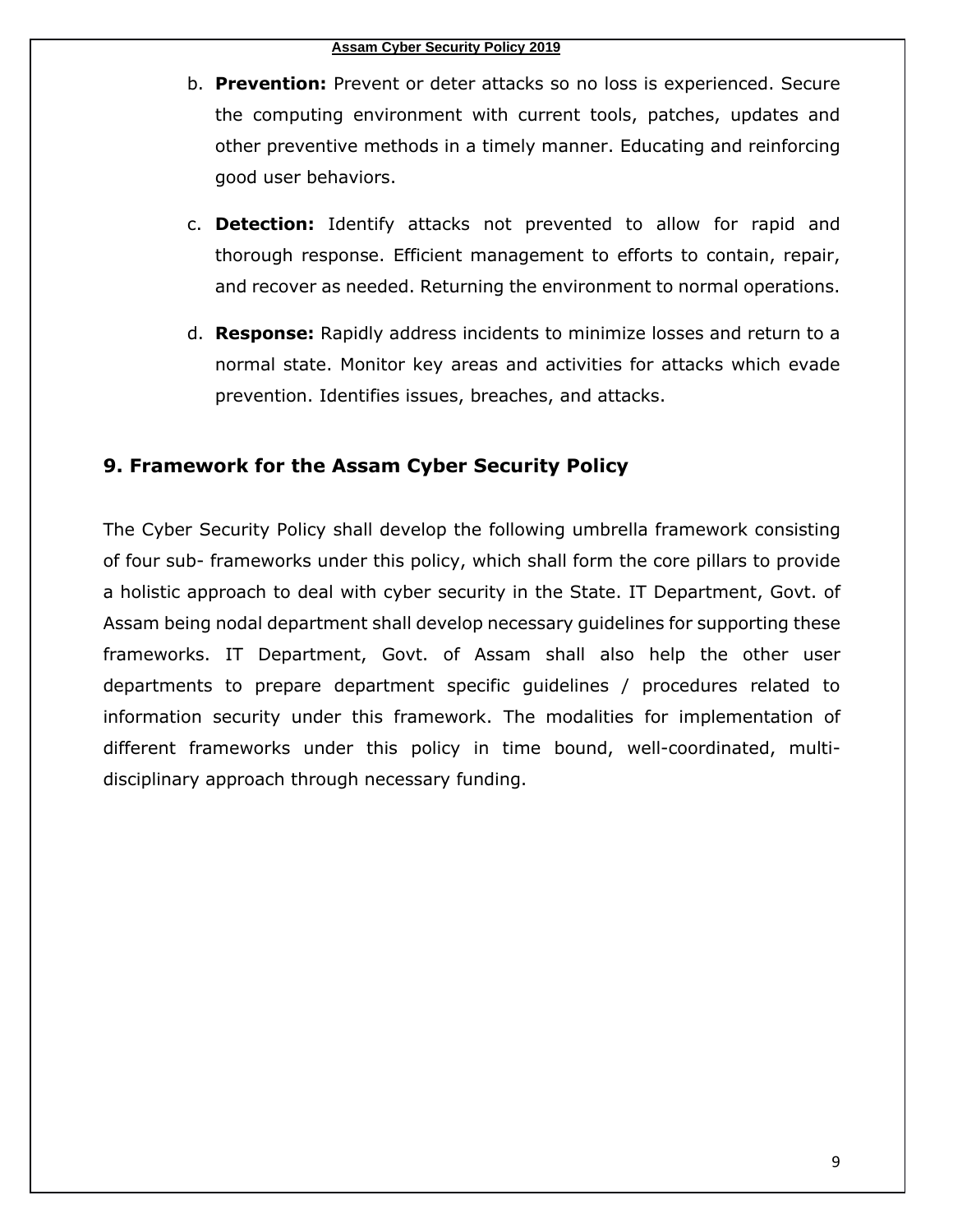

The four pillars that hold up the State cyber security policy framework are described as under:

#### **i. Compliance and Enforcement Framework**

- a. Protection of CII of the State Government.
- b. Emergency Response System for cyber Security incidents in the State.
- c. Standards and Practices adopted at National and International Level.
- d. Information Security Management System (ISMS) Implementation.
- e. ICT Product certification for use in the Government.
- f. Security Audit for systems and software
- g. Secure disposal of e-Waste

#### **ii. Compliance Building and Cyber secure Culture Framework**

a. Information Security Workforce Capacity Building.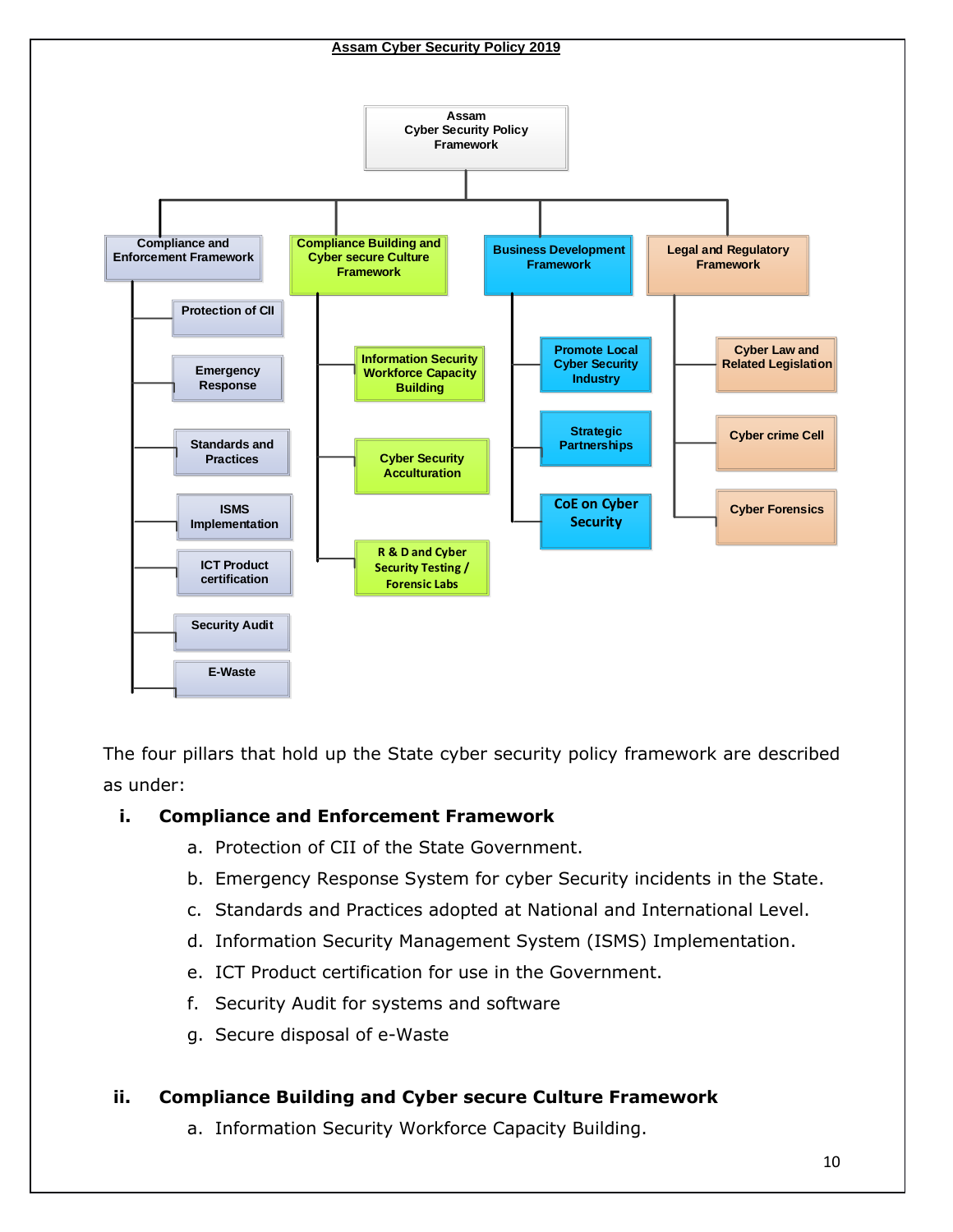- b. Cyber Security Acculturation focusing on building capacity in information security and raising awareness to the various stakeholders on the importance of securing information and practicing safe usage of ICT in the State.
- c. Introduction of cyber security related courses for students at various levels and develop a pool of skilled manpower.
- d. Capacity building on Research and Development, setting up Cyber Security Testing and Forensic Labs.

#### **iii. Business Development Framework**

- a. Promote Local Cyber Security Industry and Start up initiatives.
- b. Strategic Partnerships with National and International agencies of repute.
- c. Center of Excellence on Cyber Security partnering with national and international agencies.

#### **iv. Legal and Regulatory Framework**

- a. Cyber Law and Related Legislation enacted by the Government of India.
- b. Cyber Crime Cell for investigation of cyber fraud and other crimes.
- c. Cyber Forensics for evidence gathering to expedite the investigations.

# <span id="page-12-0"></span>**10. Legal and Regulatory Guidelines**

The rapid advancement in internet technology and absence of any internet boundaries has led to exponential increase in Cyber Crimes and its anonymity thus posing a major challenge in cyber-crime investigation. To tide over these new challenges in Cyber Security and for handling of the emerging Cyber Crimes, Assam Police has made a road map to establish, a unique initiative, called "Assam Police CyberDome" Centre for Cyber Security handling of Cyber Crimes. Any act, policy, guidelines, notification issued by the Home / Police Department, Govt. of Assam related to cybercrime, shall adhere to the "Legal and Regulatory Framework" of Assam State cyber security policy framework.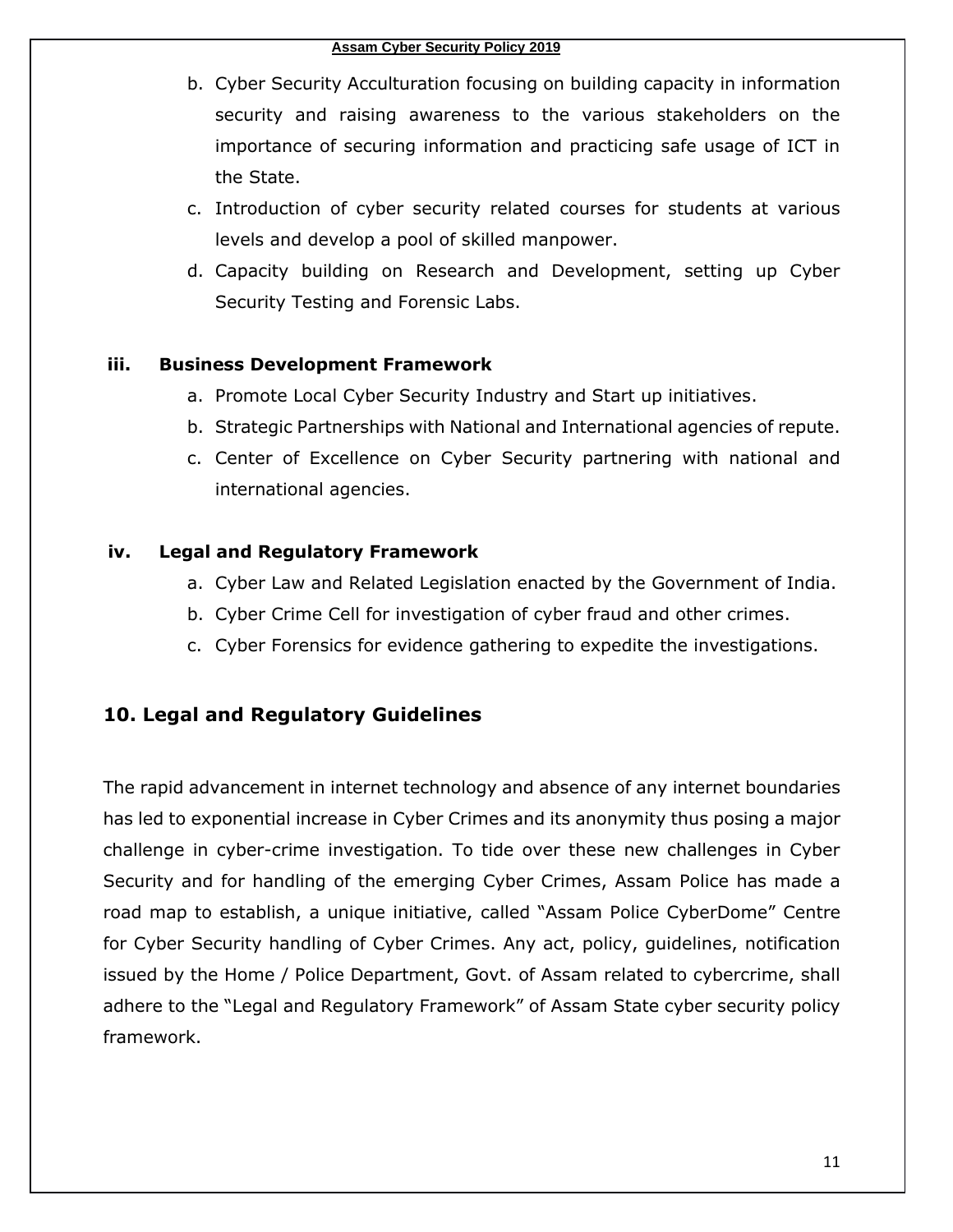# <span id="page-13-0"></span>**11. Government of India's Acts and Policies**

This Cyber Security Policy shall also enforce the various IT security policies/guidelines defined for Government of India. Some of them have been mentioned below:

- i. IT Act 2000 (and amendment 2008)
- ii. National Cyber Security Policy 2013
- iii. Aadhar Act 2016
- iv. Framework & Guidelines for Use of Social Media for Government Organisations of MeitY, GoI.
- v. National Data Sharing and Accessibility Policy (NDSAP-2012)
- vi. Policy on Open Standards for e-Governance.
- vii. Policy on Open Application Programming Interfaces (APIs) for Government of India.
- viii. E-mail Services and usage policy, Govt. of India
- ix. Security Policy for Access Control.
- x. Virus and Malicious Code (adware, spyware, malware) prevention & usage of Antivirus Policy.
- xi. Information System/IT Audit Policy or any other relevant notifications issued by GoI from time to time.
- xii. E-waste (Management), Rules, 2016

# <span id="page-13-1"></span>**12. Protection of Personal Data**

Processing / sharing personal data while protecting privacy requires organizations / agencies to develop and implement solutions that complies with applicable privacy laws, regulations, and policies. In this regards, IT Act 2000 (amendment 2008), Aadhar Act and any other notifications and guidelines enacted by Govt. of India be strictly followed under this policy.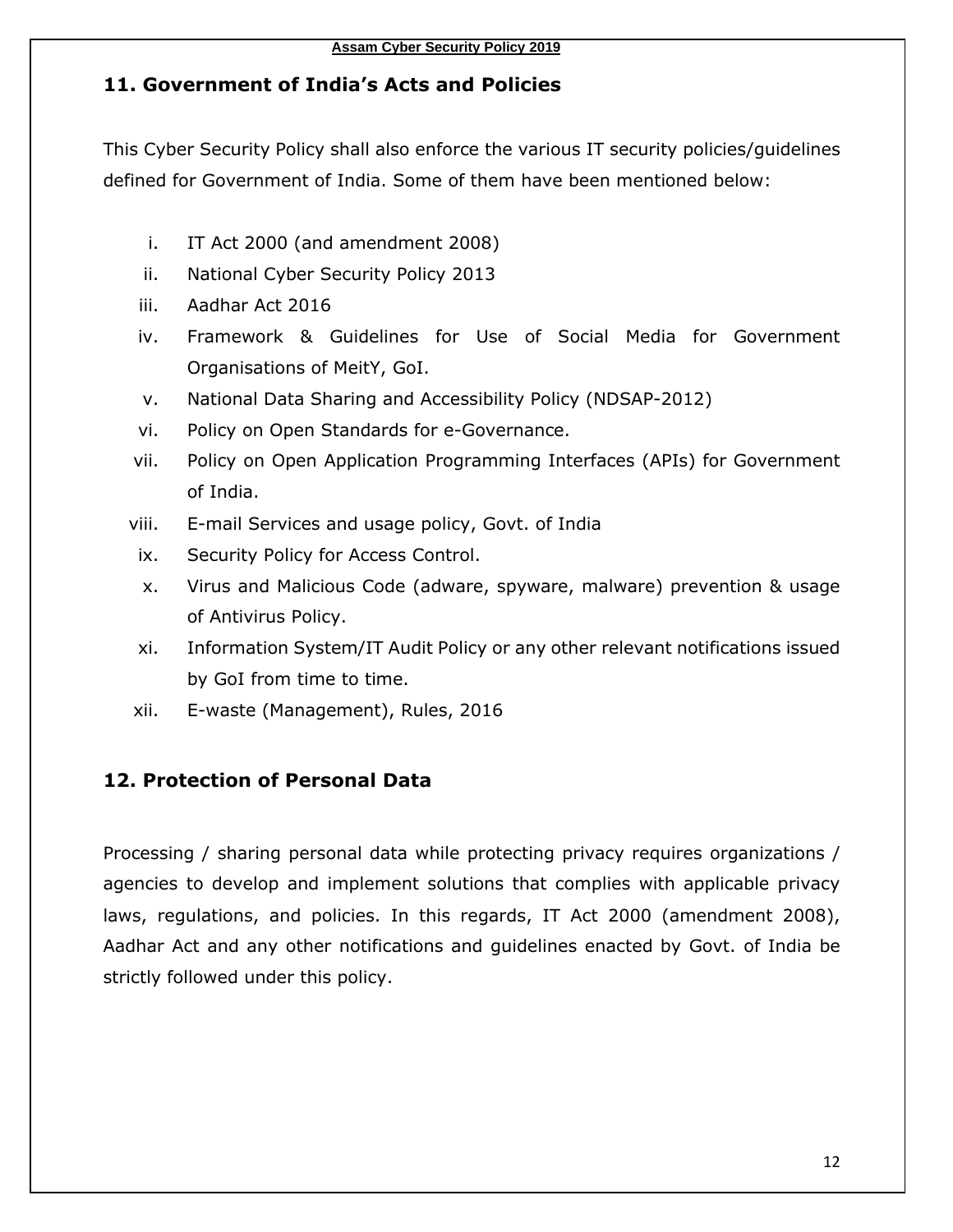# <span id="page-14-0"></span>**13. Cyber Security of Social Media**

Social Media in recent times has become synonymous with Social Networking sites such as Facebook or MicroBlogging sites such as Twitter etc. However, very broadly social media can be defined as any web or mobile based platform that enables an individual or agency to communicate interactively and enables exchange of user generated content. Because of social media's widespread popularity, it is often used for nefarious purposes that include cyberbullying, harassment, stalking, spread rumors, fake content, share unflattering or illegal images of individuals etc.

This policy recognises the "Framework & Guidelines for use of Social Media for Government Organisations" approved by the GoI, shall be followed by the Government of Assam creating a subset of guidelines specific to State under this policy. Any refinement in the context of social media security, regulation and enforcement, the State shall be defined and incorporated in consultation with Personnel and Home Department, Government of Assam.

# <span id="page-14-1"></span>**14. Recent Initiatives by GoI**

The following are the recent initiative taken by the Government of India

- i. **Cyber Surakshit Bharat Initiative:** It was launched in 2018 with an aim to spread awareness about cybercrime and building capacity for safety measures for Chief Information Security Officers (CISOs) and frontline IT staff across all government departments.
- ii. **National Cyber security Coordination Centre (NCCC):** In 2017, the NCCC was developed. Its mandate is to scan internet traffic and communication metadata coming into the country to detect real-time cyber threats.
- iii. **Cyber Swachhta Kendra:** In 2017, this platform was introduced for internet users to clean their computers and devices by wiping out viruses and malware.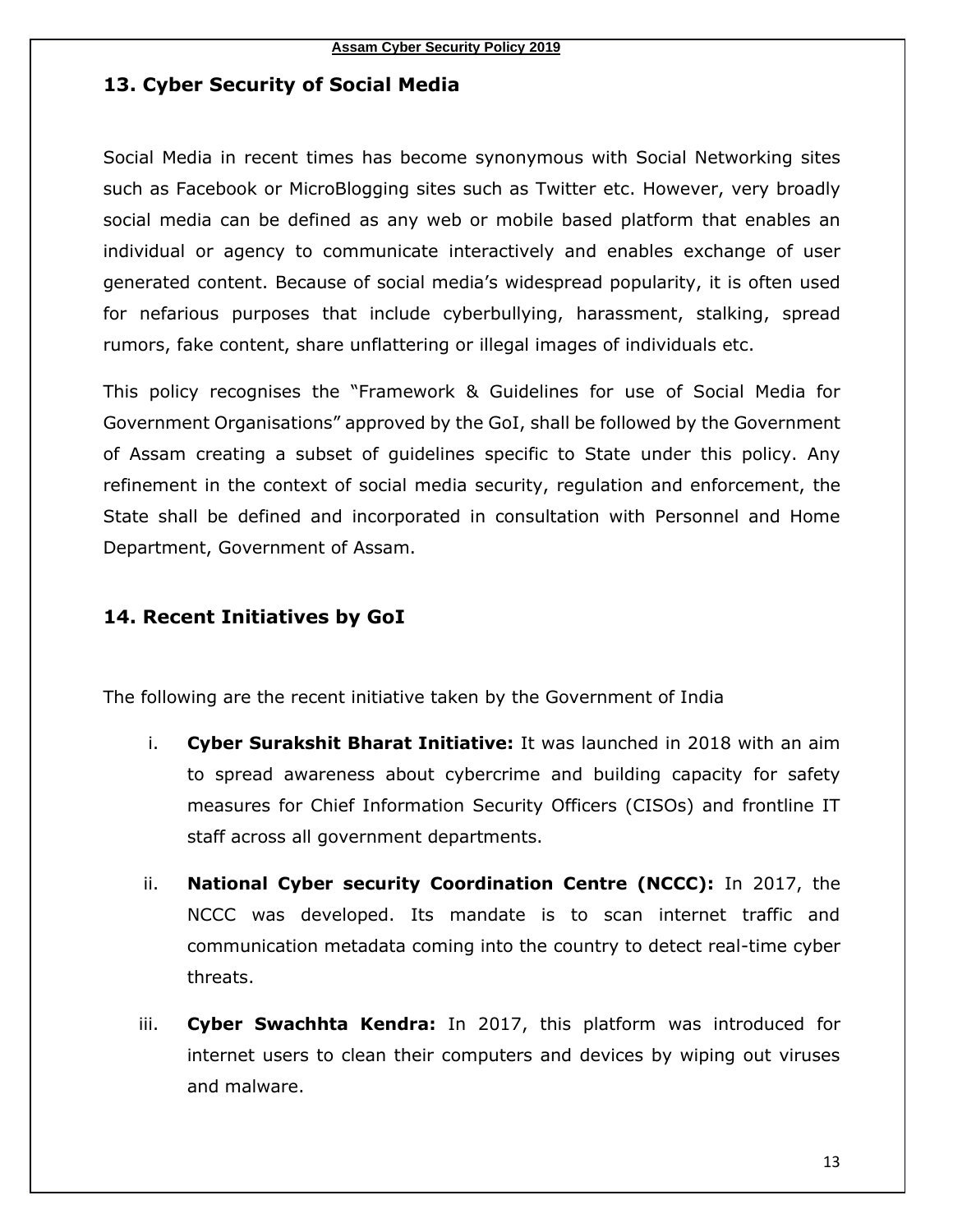- iv. **Education and Awareness Project (ISEA):** a project to raise awareness and to provide research, education and training in the field of Information Security.
- v. **International cooperation:** Looking forward to becoming a secure cyber ecosystem, India has joined hands with several developed countries like the United States, Singapore, Japan, etc. These agreements will help India to challenge even more sophisticated cyber threats.

The above mentioned initiatives shall be incorporated in this policy as an information security measures and any such initiatives in future also shall also be mandatorily followed by this policy.

# <span id="page-15-0"></span>**15. Emergency Response Team for Cyber Security Incidents**

Following steps shall be taken up for creating emergency response mechanism -

- i. To setup a State Level Computer Emergency Response Team in collaboration with National level Computer Emergency Response Team (CERT-In) and NCIIPC, shall act as a Nodal Agency for State cyber security emergency response, cyber crisis management and cyber disaster management. The agency shall provide cyber security related actionable advisory to the Apex committee and also provide advisories to all the stakeholders. The agency shall also conduct penetration testing and security audit or assessment of government IT infrastructure of the State and initiate proactive measures.
- ii. To create State level systems, processes, structures and mechanisms to combat cyber threats and enable timely information sharing amongst the stockholders.
- iii. To develop a cyber grievance mechanism as a single point of contact for the state to report incident of cyber crime, cyber fraud, cyber harassment or bullying and other cyber security attacks faced by all stakeholders including citizens.
- iv. To conduct and facilitate regular Information and cyber security drills and exercises at State, sectoral and entity levels to enable assessment of the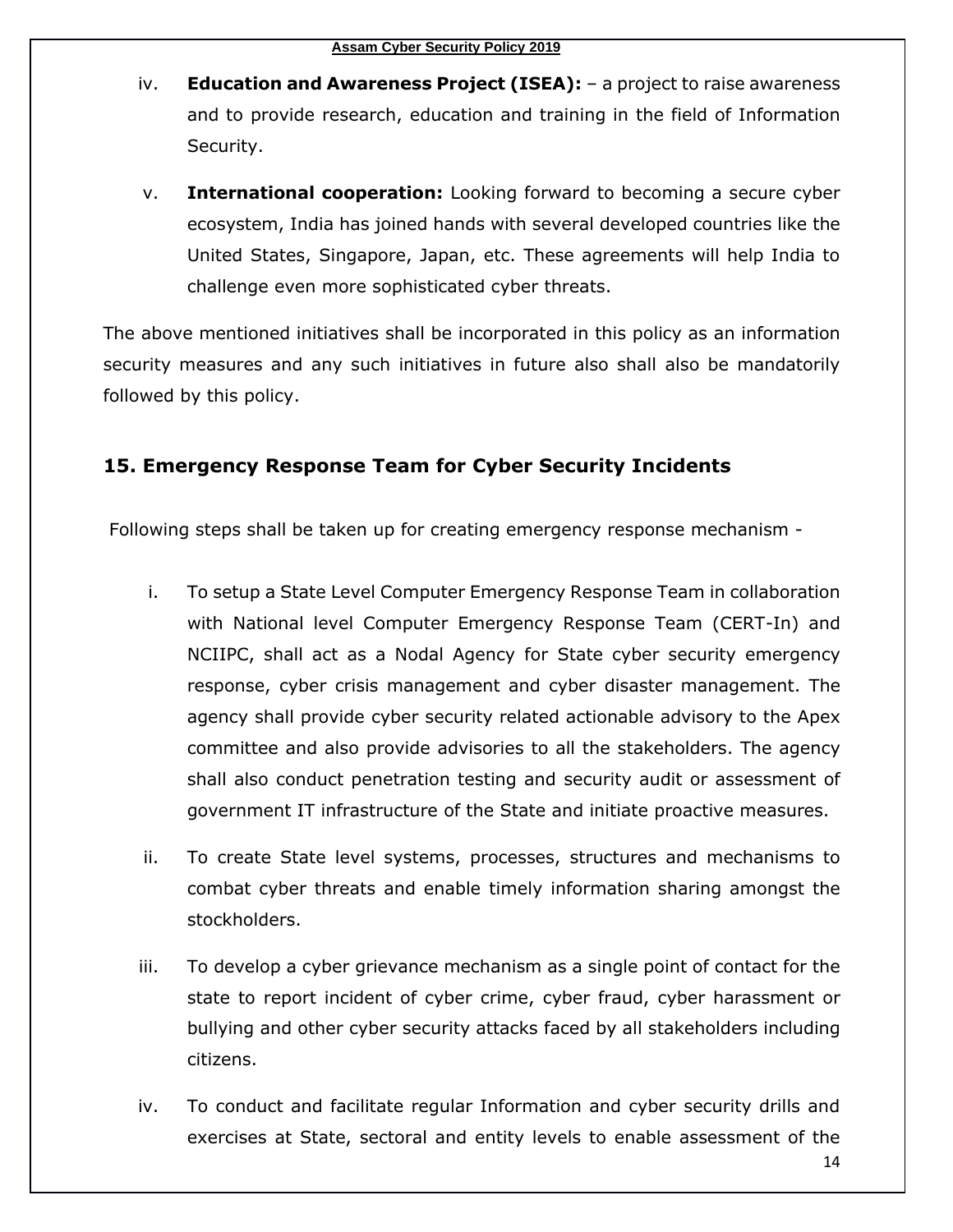security posture and level of emergency preparedness in resisting and dealing with cyber security incidents.

#### <span id="page-16-0"></span>**16. Role of Stakeholders**

- **A. IT Department:** IT Department, Government of Assam shall be the nodal department for administering the policy and has the authority to implement/modify this policy and formulate guidelines, issue notifications and set up monitoring mechanism for the implementation of this Policy. The broad roles and responsibilities of the IT Department shall be as follows:
	- i. Periodic evaluation of the information security performance and effectiveness of the security management viz-a-viz organization's security objectives by monitoring and measurements, feedback mechanism, management reviews, result of risk assessment and status of risk treatment plan.
	- ii. Identify and notify CII of the States and undertake measures to protect the notified CII with the support of National Critical Information Infrastructure Protection Center of Government of India and respective departments. Therefore, State Information Sharing Network for CII shall be established
- iii. Institutionalize a collaborative mechanism amongst the State level and Central level Government agencies working in the cyber security domains.
- iv. Mentoring other departments regarding implementation of ISMS and its various controls.
- v. Review of information security of ICT projects undertaken by the departments and ensure that the development shall have safe and secure e-Governance products, applications and services.
- vi. Protect sensitive citizen data stored, owned and processed electronically by the departments in the State.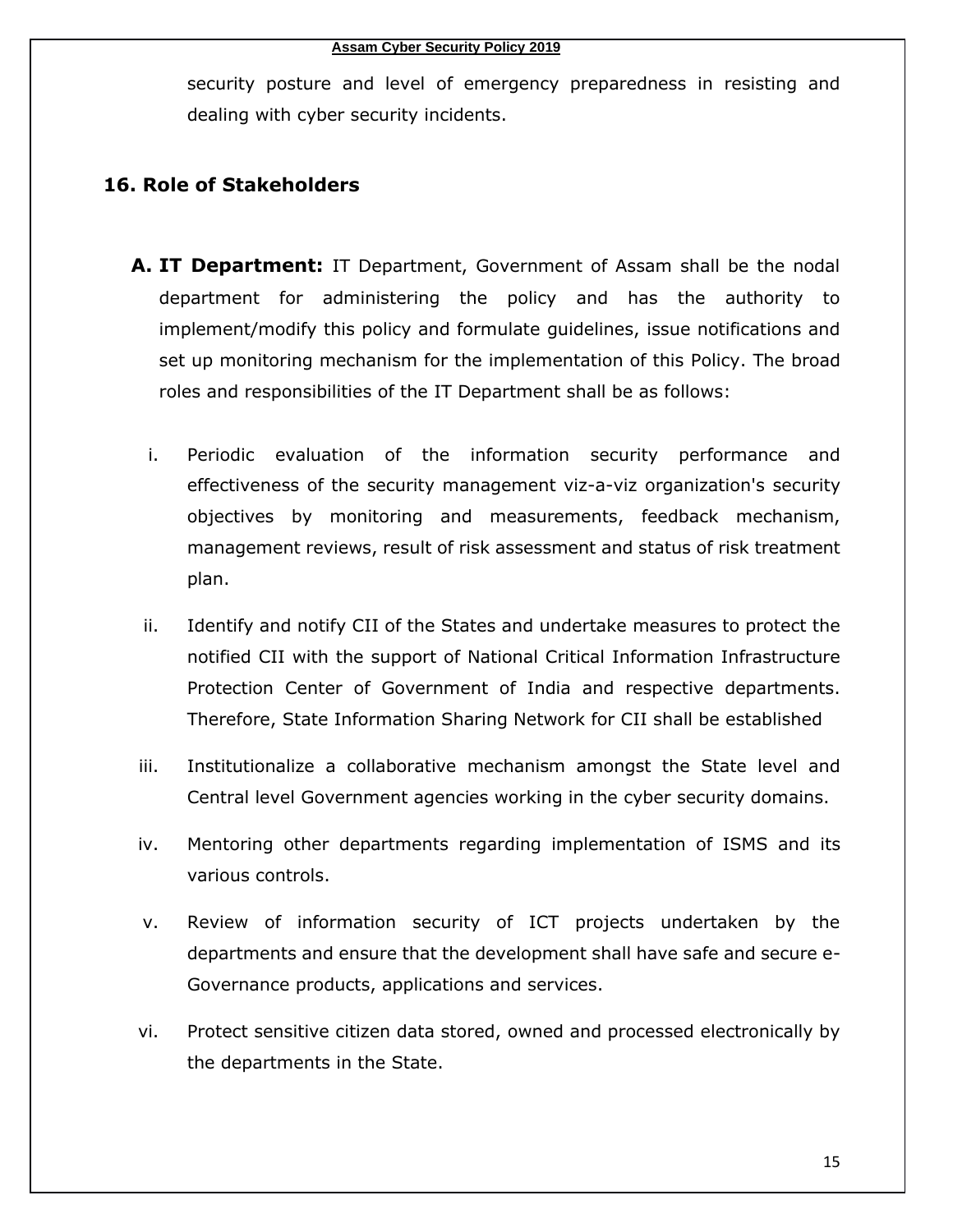- vii. Facilitate the establishment of State level ICT security assessment center for the security audit of all IT hardware, software and mobile applications etc.
- viii. Empanel Security audit firms, information audit organizations and competent professionals for supporting all the departments.
- ix. Security Audit Adhering to international standards applicable for all Govt. websites, applications before hosting and publishing.
- x. Ensure ISPs operating in the state shall deploy cybersecurity plans in line with Govt. of India / State Govt. cybersecurity policy and IT Act 2000 Intermediaries Guidelines (Amendment) Rules 2018.
- xi. Identification, development of required courses and certification programme for imparting training to the State Government employees, Students, Business and Citizen.

#### **B. Important Government Departments**

Assam Police, Forensic Directorate, Law Department of Govt. of Assam

- i. Enforcement of IT Act 2000 (amended 2008), related IPC and other laws.
- ii. Capacity building of police department, law fraternity, Judges etc.
- iii. Forensic examination of the cyber security breaches from legal perspective.
- iv. Legal meteorology, legislation, research in cyber law, data privacy law, emerging technology laws etc.

**C. Citizens:** State Government recoginised that in order to create a safe and resilient cyber space in the State, Citizens co-operation and adoptions of best practices on digital and thus their awareness and capacity building is important.

Under this Policy, Citizens shall be encouraged to:

- i. Follow cyber hygiene/rules while doing interacting in the cyberspace.
- ii. Make them aware about their responsibility in use of digital devices in the cyber space.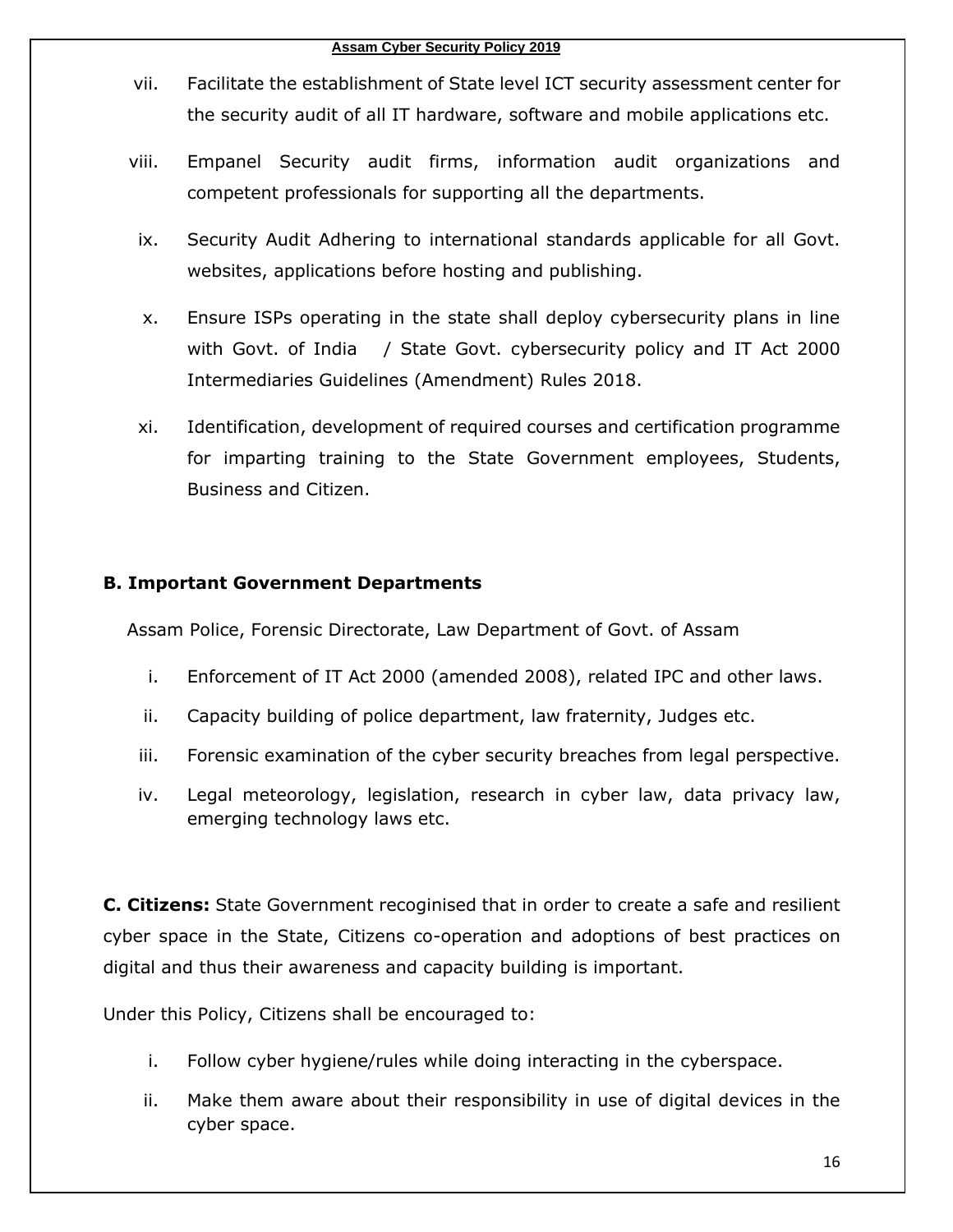- iii. Make them aware of the everchanging threat landscape and adopt safety measures.
- iv. Learn to identify and report threats in a safe and timely manner to the notified agency/agencies of the State Government.

IT Department shall work out the detail guidelines for awareness and communication for educating the citizens of the State in consultation with various stakeholders.

**D. Private Sector:** Private sectors working with the Government in particular shall be encouraged to assume following basic responsibility.

- i. Be accountable for the products and services they provide to the State Government departments along with adequate guidance for the users for ensuring cyber security.
- ii. Adopt 'security by design' and 'privacy by design' principles into their standards.
- iii. Maintain transparency in their security and data-handling mechanisms and be ready to disclose whenever asked for.
- iv. Invest in training and capacity building to meet future cyber security needs of the business partners in the State.
- v. State Government shall facilitate all business enterprises to report any cyber incidence /threat to the State Cert.

# <span id="page-18-0"></span>**17. Strategic Partner**

State Government shall partner with Institutions of repute for driving various initiatives in Cyber Security. The potential partners include academic and research institutions, private players, other Government organizations etc.:

i. Setting up Center of Excellence on Cyber Security partnering with national and international agencies of repute.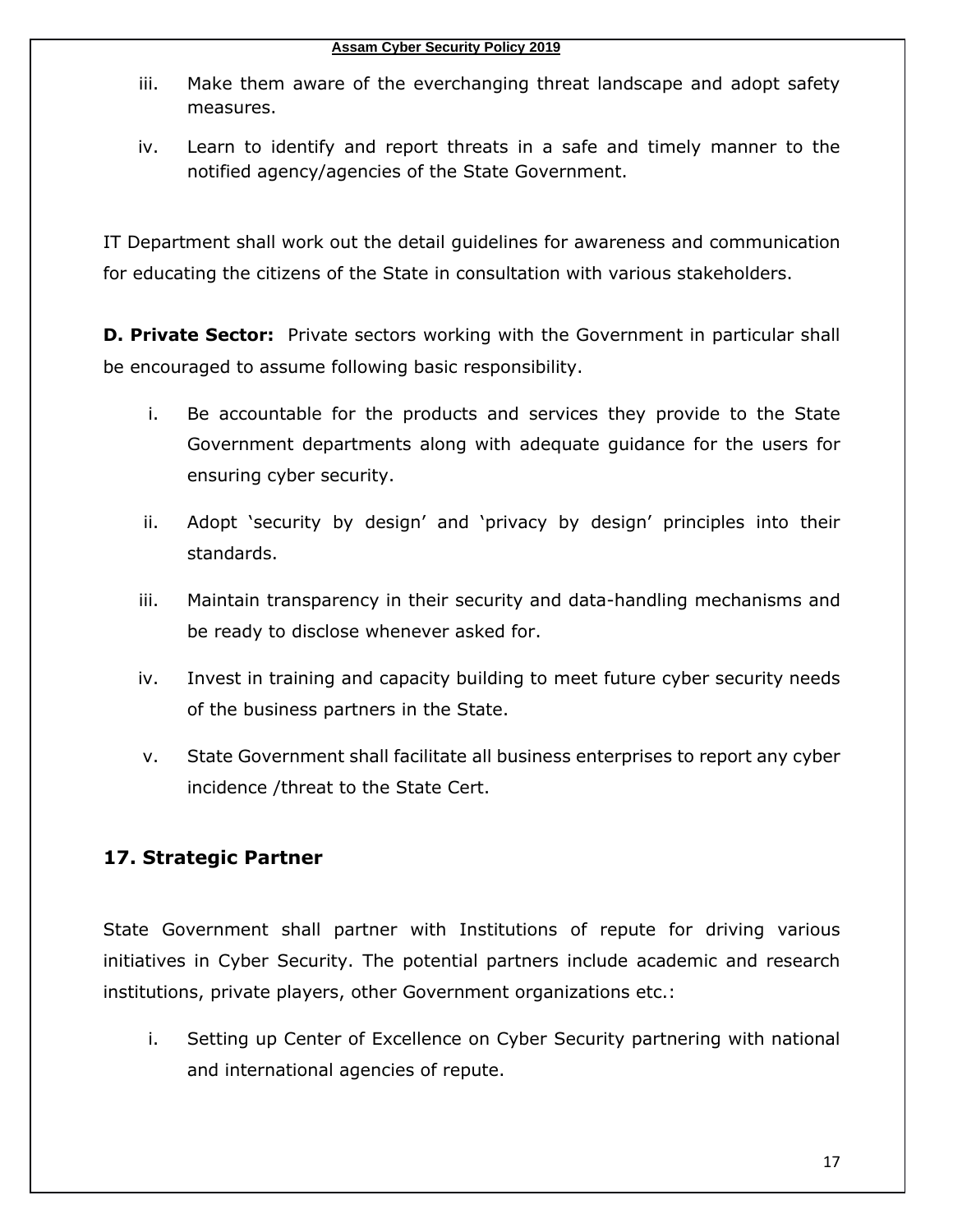- ii. Participate in information sharing, focus on actionable threat, vulnerability, and mitigation information with states, national and international partners.
- iii. Tie up with partners to deploy/test new products developed.
- iv. Collaborate with the private sector, national and international partners to develop a skilled workforce to meet the demand of the cyber security professionals.

# <span id="page-19-0"></span>**18. Implementation Strategies**

To accomplish the objectives, the broad policy actionable items for the Government of Assam include:

- i. Constitution of a State Apex Committee under the IT Department for providing strategic direction, guidance and coordinate matters related to information security in the state.
- ii. Constitution of Department Level Cyber Security Committee to ensure information security and other related issues.
- iii. Constitute a district-level Cyber Security Committee under the chairmanship of Addl. Deputy Commissioner (e-Governance) of the district.
- iv. Developing a dynamic risk based cyber security frameworks to address the information security challenges in a holistic manner involving all stakeholders.
- v. Identification and Securing Critical Information Infrastructure of the State for Government.
- vi. Formulate a mandatory implementation action plan for ISMS and relevant guidelines / documents for each department / organisation across the state. All the departments / organisations shall mandatorily perform internal security audit followed by an external security audit periodically as per security requirement.
- vii. Allocate the necessary resources and budget for its cyber security annually.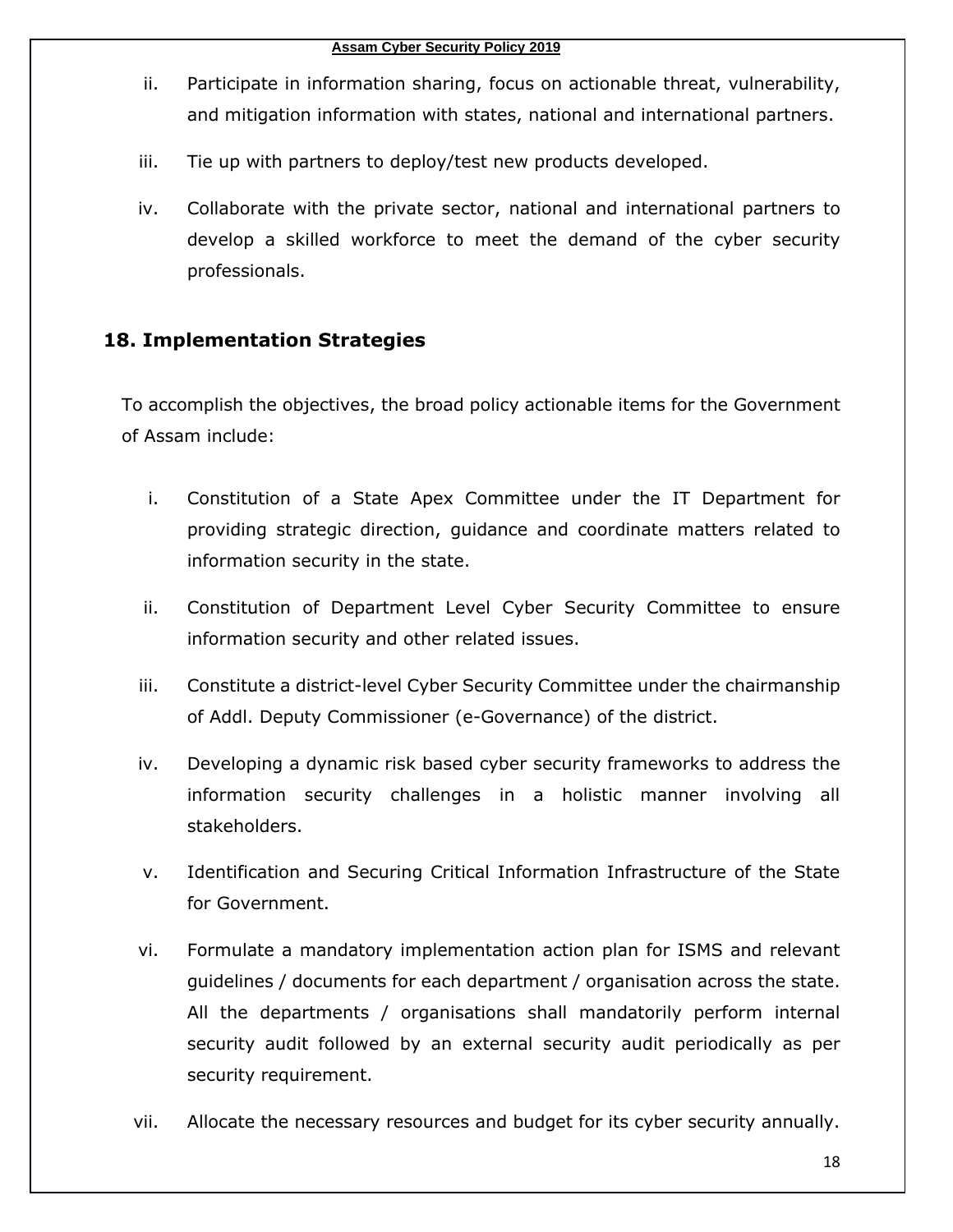#### **Assam Cyber Security Policy 2019**

- viii. Promoting research and development in cyber security in the State.
- ix. Enhancing National and Global cooperation in combating security threats.
- x. Fostering education and training programs in cyber security at various levels in the State.
- xi. Establishing public and private partnerships to determine best practices in cyber security.
- xii. Establish secure communication devices of network providers and ensure liabilities as intermediators.
- xiii. Encourage to use certified ICT system and avoid vulnerable / black-listed system notified by the GoI.
- xiv. All ICT Service Providers and System Integrators working with State Government shall deploy cyber security plans in the line of State Cyber security policy.
- xv. Strengthening criminal-judicial response in IT and cyber law domain by capacity building of Law Enforcement Agency, Prosecution, Judiciary and Forensic department.
- xvi. Establish 'First Court of Adjudication' to handle Legal Affairs / Cybercrime cases in the state as per IT Act 2000 and Adjudicating Officer in the entire judicial process.

# <span id="page-20-0"></span>**19. Apex Committee for State Cyber Security**

The IT Department shall constitute an Apex Committee under the Chairmanship of Chief Secretary, Govt. of Assam within 30 days from Gazette notification of this policy. The Apex committee shall provide policy directions and approve necessary funding to carry out implementation and monitoring of Cyber Security in the State. The constitution of the Committee shall have the following structure.

- i. Chief Secretary, Govt. of Assam………………………...**Chairman**
- ii. Commissioner & Secretary, IT Department, Govt. of Assam
- iii. Commissioner & Secretary, Home & Political Affairs, Govt. of Assam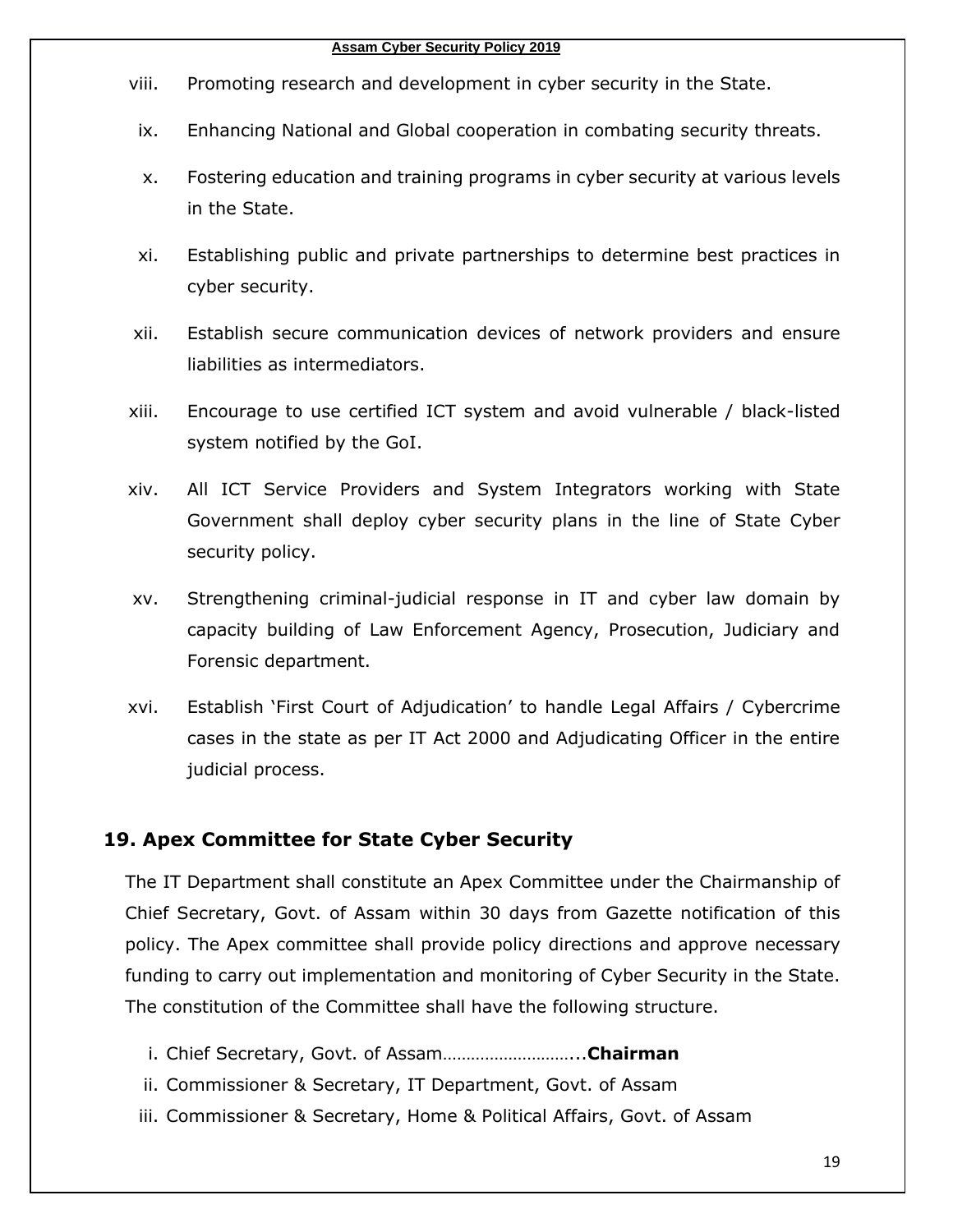#### **Assam Cyber Security Policy 2019**

- iv. Commissioner & Secretary, Finance Department, Govt. of Assam
- v. Commissioner & Secretary, Land and Revenue Department, Govt. of Assam
- vi. Commissioner & Secretary, Power Department, Govt. of Assam
- vii. Commissioner & Secretary Transport Department, Govt. of Assam
- viii. Commissioner & Secretary, Health & Family Welfare Department, Govt. of Assam.
- ix. Commissioner & Secretary Education Department, Govt. of Assam
- x. DGP, Assam Police, Govt. of Assam.
- xi. IGP, Assam Police Cyberdome, Govt. of Assam.
- xii. Chief Executive Officer (CEO), Assam Disaster Management Authority, Govt. of Assam
- xiii. The Director, Information Technology, Electronics and Communication, Govt. of Assam
- xiv. Managing Director, Assam Electronics Development Corporation Limited (AMTRON)
- xv. Managing Director, Smart City Project
- xvi. State Informatics Officer, National Informatics Center
- xvii. Chief Information Security Officer (CISO), IT Department, Govt. of Assam

The Chairman may nominate domain experts from Industry and Academia as members of the committee. Detailed guidelines shall be prepared by the IT Department regarding the functioning, roles and responsibilities of the Committee.

#### <span id="page-21-0"></span>**20. Setting up of Department level Cyber Security committee**

Each Department shall constitute a departmental level Cyber Security Committee under the Chairmanship of Senior most Secretary of the Department within forty five days (45) of the notification of this policy with following members-

- i. Chief Information Security Officer (CISO) of the department.
- ii. Nodal officer or Head of the IT Project of the department.
- iii. Financial Advisor to the department.
- iv. Technical in-charges (System, Network and Database Administrator etc.)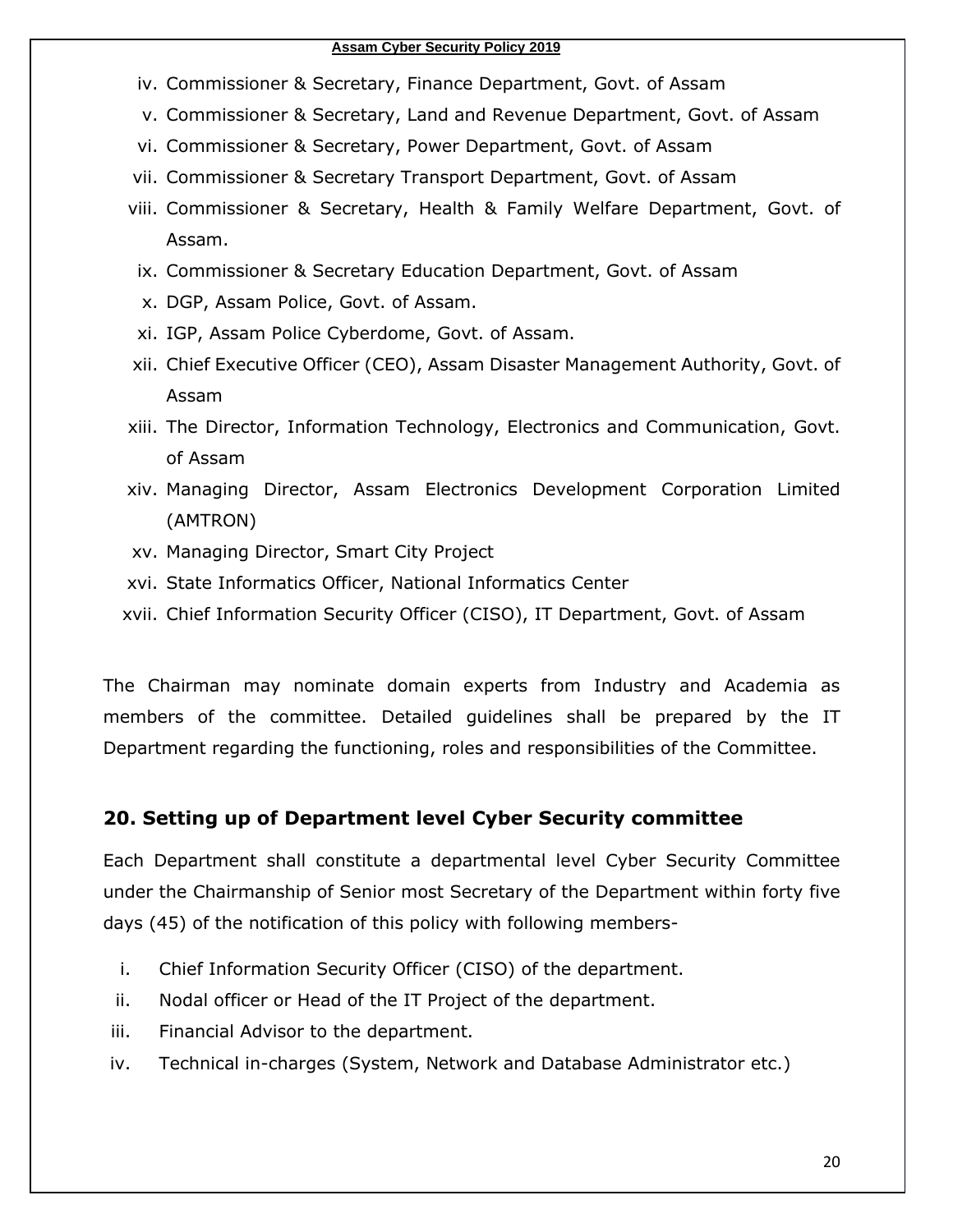The department having ICT projects which are notified as CII, shall mandatorily nominate a representative from National Critical Information Infrastructure Protection Centre (NCIIPC), Government of India as a member of the above committee.

Detailed guidelines shall be prepared by the Departmental level Cyber Security committee in consultation with IT Department to define the functioning, roles and responsibilities of the Committee.

# <span id="page-22-0"></span>**21. Setting up district level Cyber Security Committee**

Each district shall constitute a district Level Cyber Security Committee under the chairmanship of Addl. Deputy Commissioner (e-Governance) of the district.

Detailed guidelines shall be prepared by the District level Cyber Security committee in consultation with IT Department regarding the functioning, roles and responsibilities of the Committee.

# <span id="page-22-1"></span>**22. Budget Allocation for the Implementation of the Policy**

- i. All departments implementing and maintaining IT projects shall allocate 10% of their annual IT budget towards compliance with the security requirement to cyber security audit, trainings and capacity building etc.
- ii. A separate funding by Government of Assam may also be looked upon for Cyber Security requirements of the State. This may be taken up by the Apex Committee based on requirements.
- iii. Govt. of Assam shall encourage CSR funding by the corporate houses for creating awareness about cyber hygiene and crowd sourcing of solution through programmes like bug bounty, hackathons etc.

# <span id="page-22-2"></span>**23. Operative Period of Policy**

The Assam Cyber Security Policy, 2019 shall be operative for 5 years from the date of Gazette Notification.